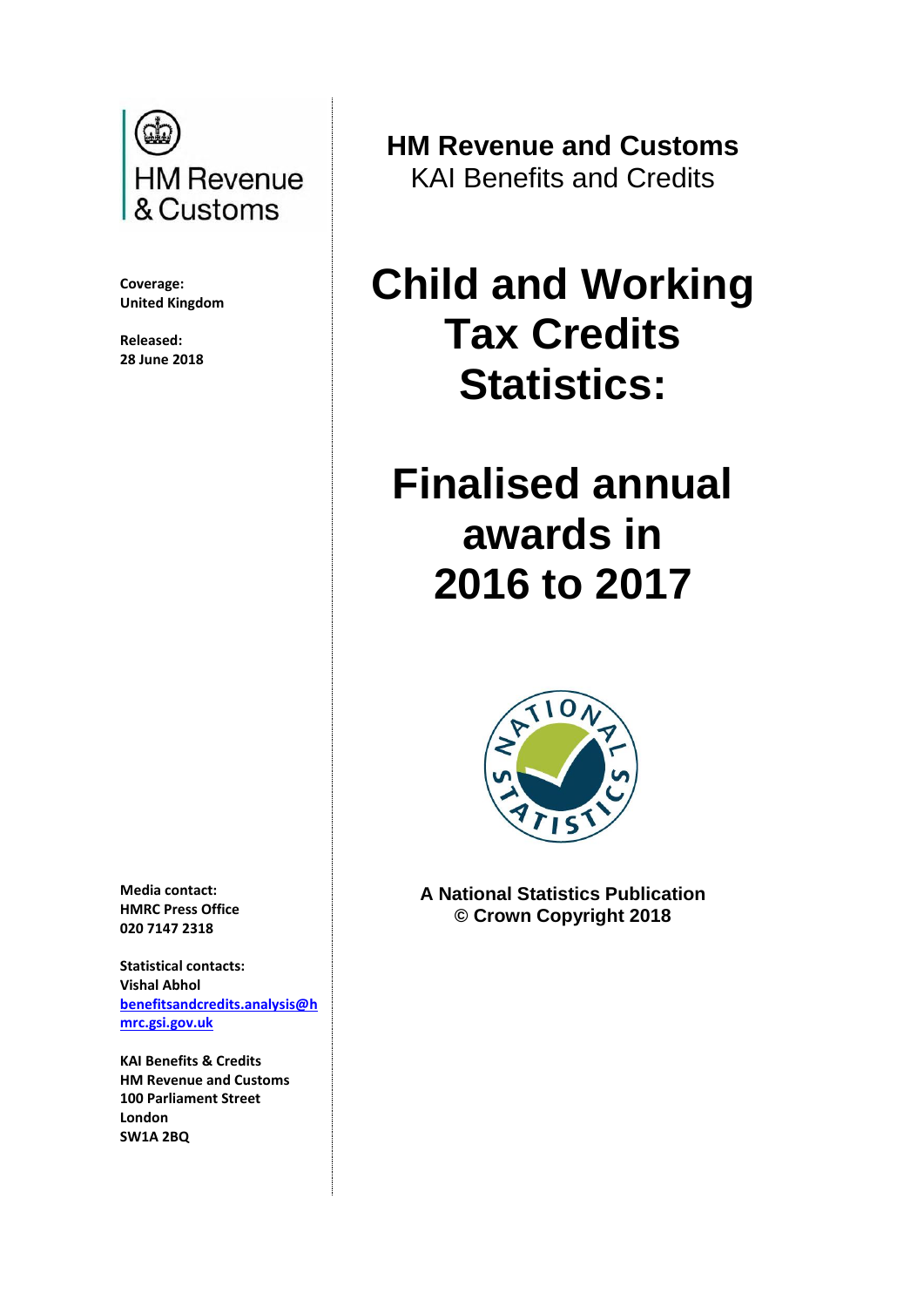## **Child and Working Tax Credit Statistics: Finalised annual awards in**

## **2016 to 2017**

## **Contents**

| Introduction                                                                | 1              |
|-----------------------------------------------------------------------------|----------------|
| Definitions                                                                 | 2              |
| What are tax credits?                                                       | $\overline{2}$ |
| <b>Working Tax Credit (WTC)</b>                                             | $\overline{2}$ |
| Child Tax Credit (CTC)                                                      | 3              |
| Child and Working Tax Credit entitlement                                    | 5              |
| <b>Technical notes</b>                                                      | 6              |
| What the publication tells us                                               | 6              |
| Provisional awards vs finalised awards                                      | $\overline{7}$ |
| Which publication should I use?                                             | 8              |
| What information do the tables contain?                                     | 8              |
| <b>Universal Credit</b>                                                     | 9              |
| Uses of these statistics and user engagement                                | 10             |
| <b>Revision policy</b>                                                      | 11             |
| Disclosure control                                                          | 11             |
| Summary of main aggregates                                                  | 12             |
| Commentary and figures                                                      | 13             |
| List of figures                                                             | 13             |
| Section 1: Time series                                                      | 14             |
| Section 2: Summary                                                          | 17             |
| Section 3: Detailed figures                                                 | 20             |
| Appendix A: Technical Note                                                  | 22             |
| Appendix C: Annual entitlement $(E)$ by tax credit elements and thresholds: | 24             |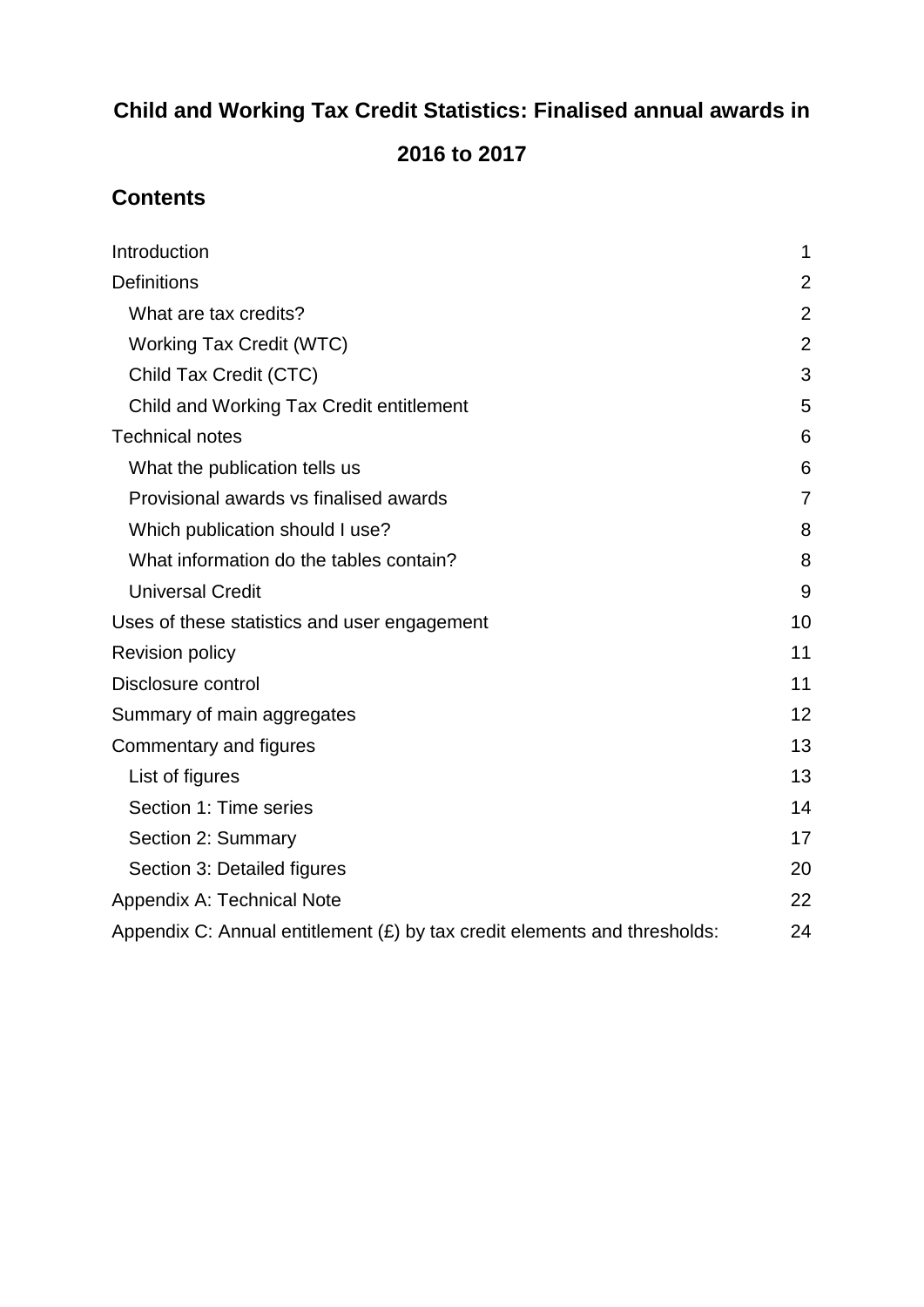#### **A National Statistics Publication**

National Statistics are produced to high professional standards as set out in the Code of Practice for Official Statistics. They undergo regular quality assurance reviews to ensure that they meet customer needs. They are produced free from any political interference.

The United Kingdom Statistics Authority has designated these statistics as National Statistics, in accordance with the Statistics and Registration Service Act 2007 and signifying compliance with the Code of Practice for Official Statistics. <http://www.statisticsauthority.gov.uk/assessment/code-of-practice/>

Designation can be broadly interpreted to mean that the statistics:

- meet identified user needs:
- are well explained and readily accessible;
- are produced according to sound methods;
- are managed impartially and objectively in the public interest;
- are produced to the highest standard, ensuring that data confidentiality has been maintained

Once statistics have been designated as National Statistics it is a statutory requirement that the Code of Practice shall continue to be observed.

For general enquiries about National Statistics, contact the National Statistics Public Enquiry Service on:

Tel: 0845 601 3034 Overseas: +44 (01633) 653 599 Minicom: 01633 812 399 E-mail: [info@statistics.gov.uk](mailto:info@statistics.gov.uk) Fax: 01633 652 747

Letter: Customer Contact Centre, Room 1.101, Government Buildings, Cardiff Road, Newport, South Wales, NP10 8XG.

You can also find National Statistics on the internet at [www.statistics.gov.uk](http://www.statistics.gov.uk/)

#### **National Statistics Review**

A formal review of our National and Official Statistics publications was held between May and August 2011. Over 130 responses were received from a broad range of users. A report summarising the responses received has been published. [https://www.gov.uk/government/publications/national-statistics-review-of-tax-credit](https://www.gov.uk/government/publications/national-statistics-review-of-tax-credit-statistics-results)[statistics-results](https://www.gov.uk/government/publications/national-statistics-review-of-tax-credit-statistics-results)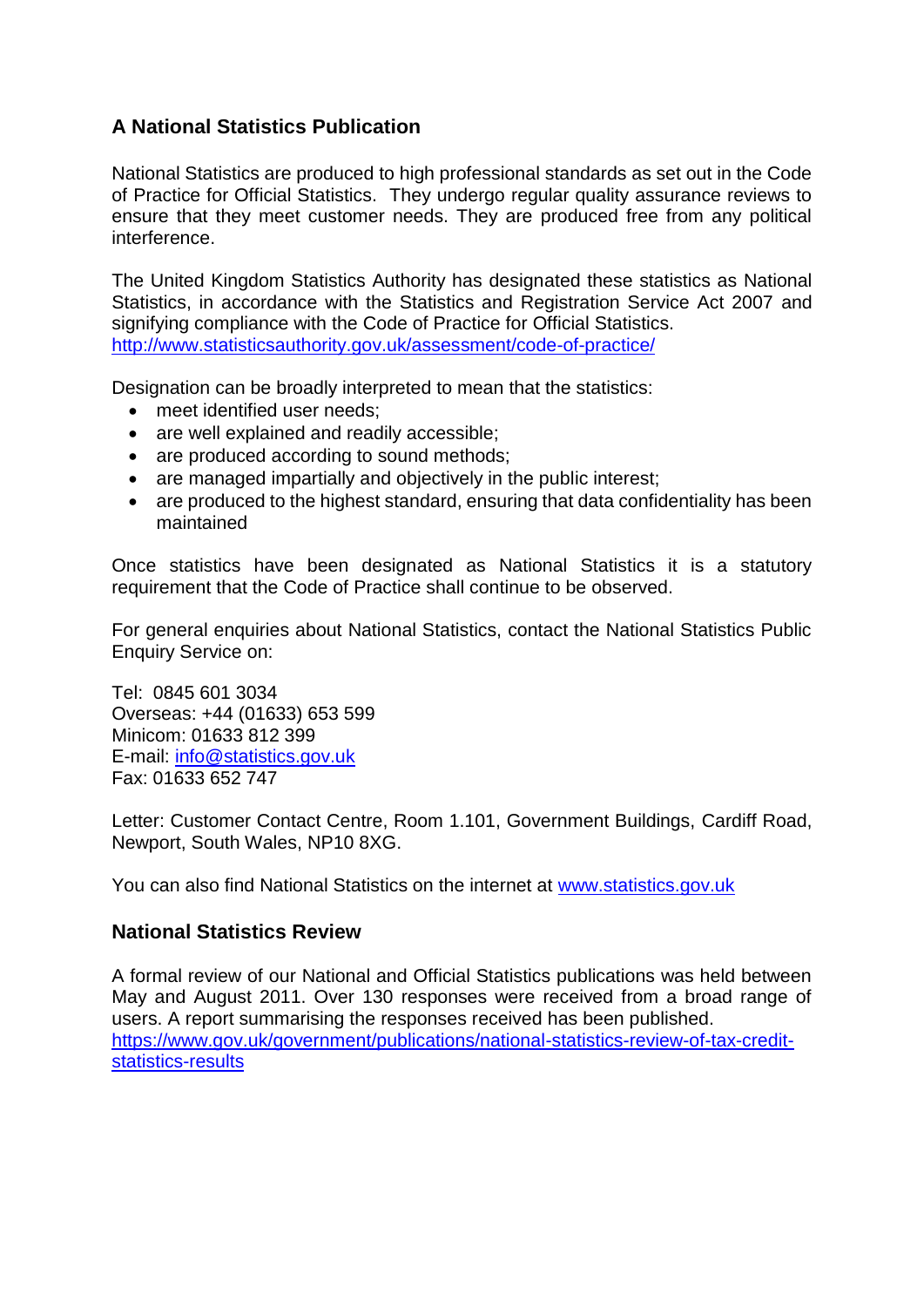#### <span id="page-3-0"></span>**Introduction**

These statistics focus on the number of families benefiting from tax credits in England, Scotland, Wales and Northern Ireland in the 2016 to 2017 tax year. It also presents a breakdown of families by their profile position, age and gender, type of family and family size, including the families benefitting from different elements of tax credits. It also covers the number of children in benefitting families broken down by their age. They are based on a full scan of the tax credit data.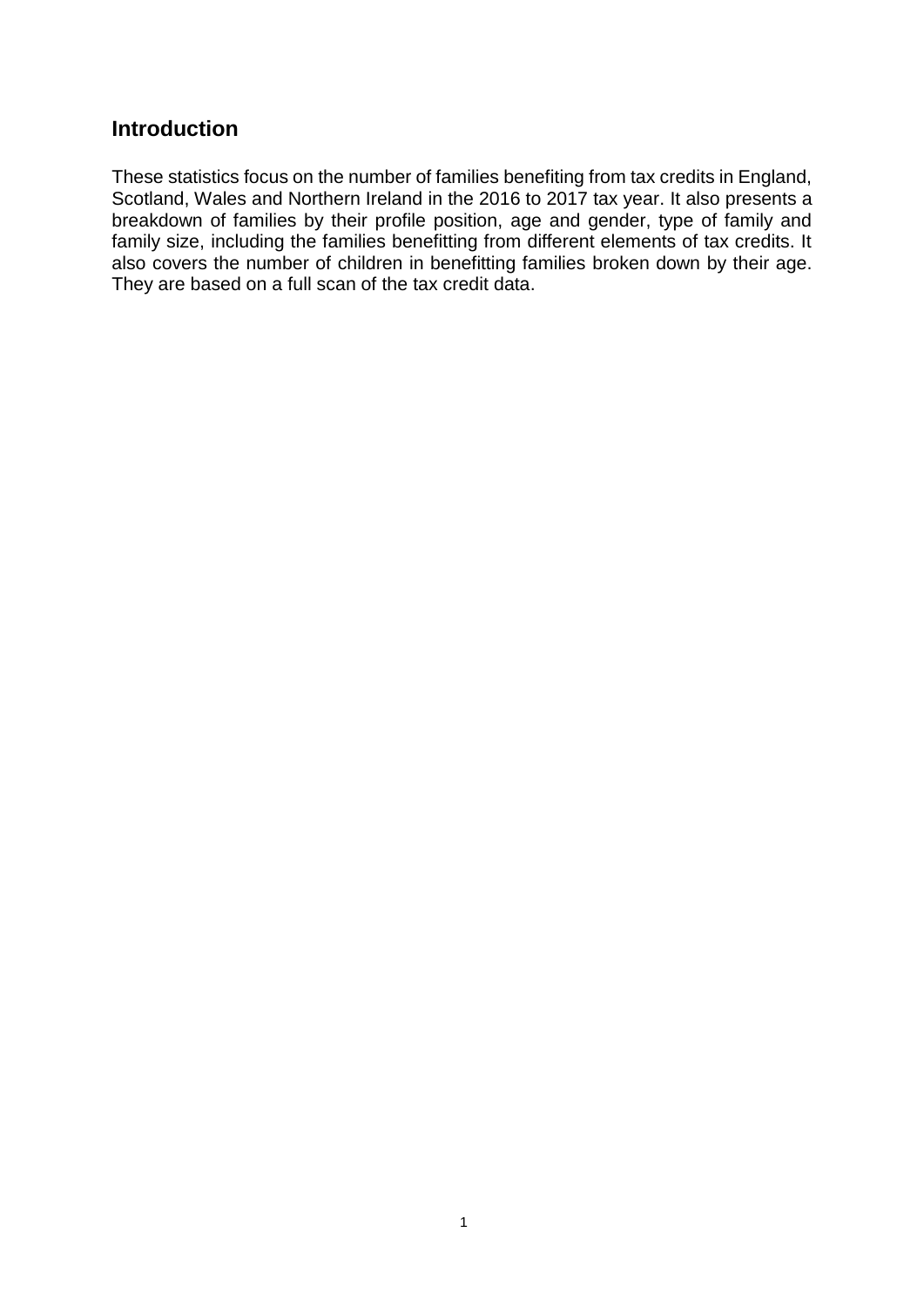## <span id="page-4-0"></span>**Definitions**

#### <span id="page-4-1"></span>**What are tax credits?**

Tax credits are a flexible system of financial support designed to deliver support as and when a family needs it, tailored to their specific circumstances. The system, introduced in 2003, forms part of wider government policy to provide support to parents returning to work, reduce child poverty and increase financial support for families. The flexibility of the design of the system means that as families' circumstances change, so (daily) entitlement to tax credits changes. This means tax credits can respond quickly to families' changing circumstances providing support to those that need it most.

Tax credits are based on household circumstances and can be claimed jointly by members of a couple, or by single adults. Entitlement is based on the following factors:

- age
- $\bullet$  income
- hours worked
- number and age of children
- childcare costs
- **•** disabilities

For further information about who can claim please refer to the HMRC website: <https://www.gov.uk/browse/benefits/tax-credits>

Tax credits are made up of:

## <span id="page-4-2"></span>**Working Tax Credit (WTC)**

Provides in-work support for people on low incomes, with or without children. It is available for in-work support to people who are aged at least 16 and:

- are single, work 16 or more hours a week and are responsible for a child or young person;
- are in a couple responsible for a child or young person where their combined weekly working hours are at least 24, with one parent working at least 16 hours;
- work 16 or more hours a week and are receiving or have recently received a qualifying sickness or disability related benefit and have a disability that puts them at a disadvantage of getting a job;
- Work 16 or more hours a week and are aged 60 or over.

Otherwise, it is available for people who are aged 25 and over who work 30 hours a week or more.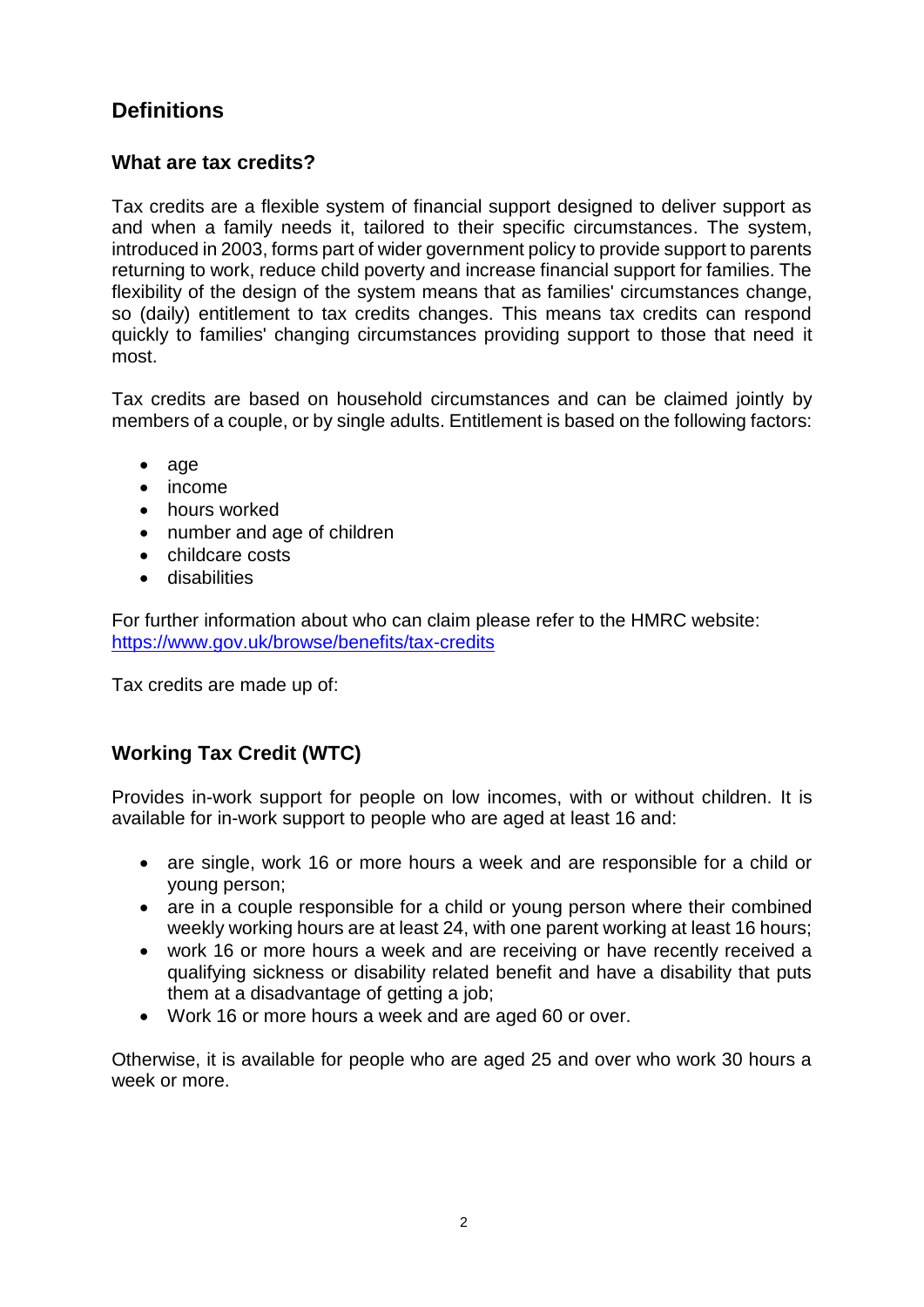### <span id="page-5-0"></span>**Child Tax Credit (CTC)**

Provides income-related support for children and qualifying young people aged 16-19 who are in full time, non-advanced education or approved training into a single tax credit, payable to the main carer. Families can claim CTC whether or not the adults are in work.

CTC is made up of the following elements:

**Family element:** which is the basic element for families responsible for one or more children or qualifying young people.

**Child element:** which is paid for each child or qualifying young person the claimant is responsible for.

**Disability element:** for each child or qualifying young person the claimant is responsible for if Disability Living Allowance (DLA) or Personal Independence Payment (PIP) is payable for the child, or if the child is certified as blind or severely sight impaired.

**Severe disability element:** for each child or qualifying young person the claimant is responsible for if DLA (Highest Rate Care Component) or PIP (Enhanced Daily Living Component) is payable for the child.

**Out-of-work benefit families:** some out-of-work families with children do not receive CTC but instead receive the equivalent amount via child and related allowances in Income Support or income-based Jobseeker's Allowance (IS/JSA). These families are included in the figures, generally together with out-of-work families receiving CTC. The vast majority of these claimants have now moved to tax credits and the remainder will be migrated either to tax credits or Universal Credit.

WTC is made up of the following elements:

**Basic element:** which is paid to any working person who meets the basic eligibility conditions.

**Lone Parent element:** for lone parents

**Second adult element:** for couples

**30 hour element:** for individuals who work at least 30 hours a week, couples where one person works at least 30 hours a week or couples who have a child and work a total of 30 hours or more a week between them where one of them works at least 16 hours a week.

**Disability element:** for people who work at least 16 hours a week and who have a disability that puts them at a disadvantage in getting a job and who are receiving or have recently received a qualifying sickness or disability related benefit.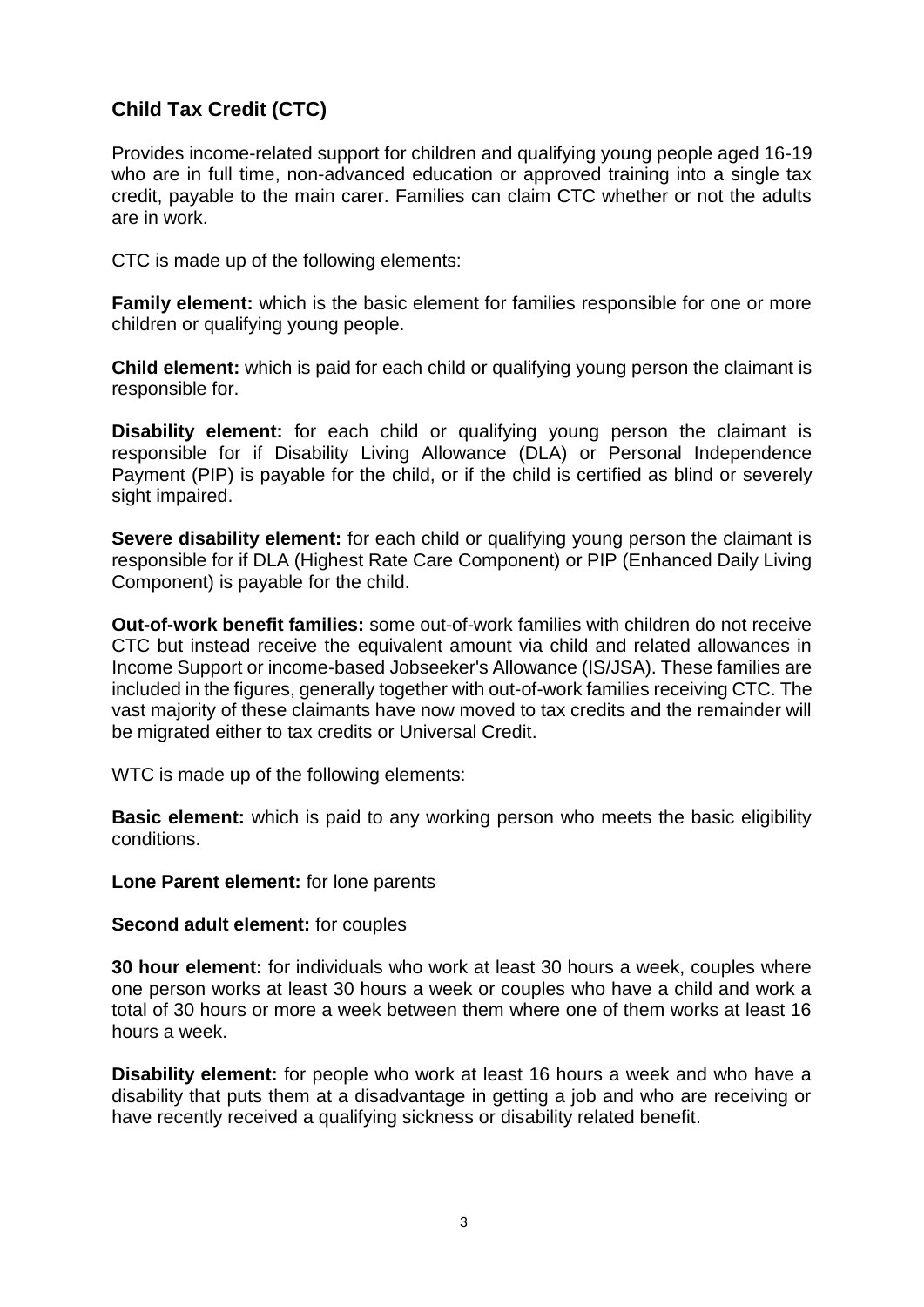**Severe disability element:** for people who are in receipt of DLA (Highest Rate Care Component), PIP (Enhanced Daily Living Component) or Attendance Allowance at the highest rate.

**Childcare element:** for a single parent who works at least 16 hours a week, or couples who either (i) both work at least 16 hours a week or (ii) one of them work at least 16 hours a week but the other is out of work for being in hospital or in prison and who spends money on a registered or approved childcare provider. The childcare element of WTC can support up to 70% of childcare costs up to certain maximum limits.

Further information on childcare cost support can be found from

[https://www.gov.uk/government/publications/working-tax-credit-help-with-the-costs](https://www.gov.uk/government/publications/working-tax-credit-help-with-the-costs-of-childcare-wtc5)[of-childcare-wtc5](https://www.gov.uk/government/publications/working-tax-credit-help-with-the-costs-of-childcare-wtc5)

**Tapering:** is the amount of the award that will be reduced when the household income exceeds a given threshold. For example, the income threshold for claimants receiving WTC only and for combined WTC and CTC claimants is £6,420. After this threshold, the taper rate will be 41%. Tapering reduces WTC first and then CTC for claimants who receive both.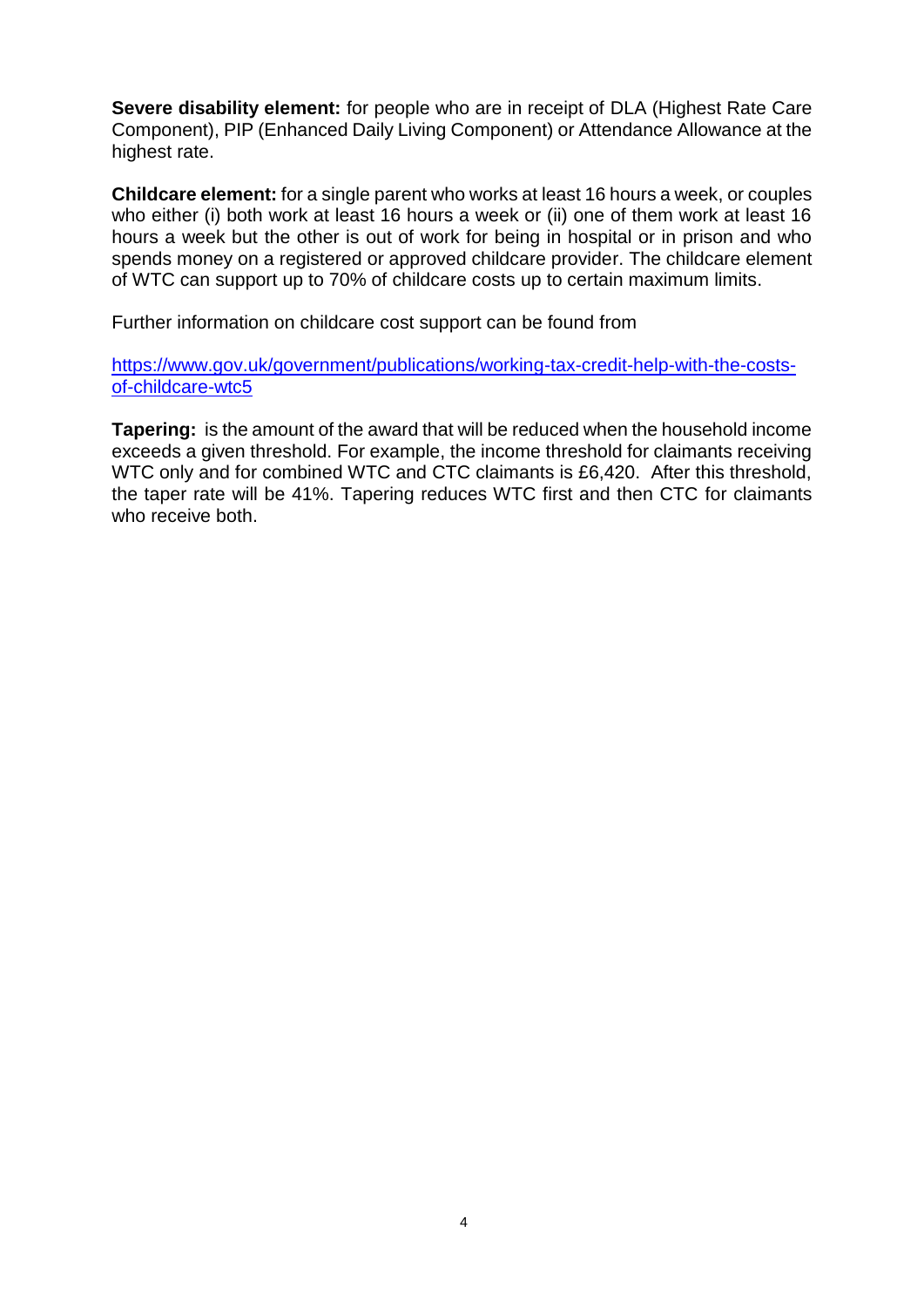#### <span id="page-7-0"></span>**Child and Working Tax Credit entitlement**

The amount of support an eligible family can receive (known as their entitlement) varies depending on their income and their eligibility for specific tax credit elements. First, a family's maximum possible entitlement is worked out by adding up all the different elements of CTC and WTC that they are eligible for (described on pages 2- 4).

A household's actual entitlement is then determined by tapering this maximum amount according to different thresholds. As demonstrated within the diagram below, families eligible for the WTC receive the full entitlement until their annual household income reaches £6,420, after which the amount of tax credits they receive is reduced by 41 pence for each £1 they earn beyond this threshold.

If a household is out-of-work and therefore eligible for the CTC only, they will receive the full entitlement until their annual household income reaches £16,105 (2017-18). After this point, the amount of tax credits they receive is again reduced by 41 pence for each additional £1 of income beyond this threshold (note that this is not shown on the diagram below).



#### **In-work Child and Working Tax Credit Entitlement**

Because of the range of possible eligibilities and interactions between the elements, both the maximum award and the shape of the above award profile will be different for every family with different circumstances.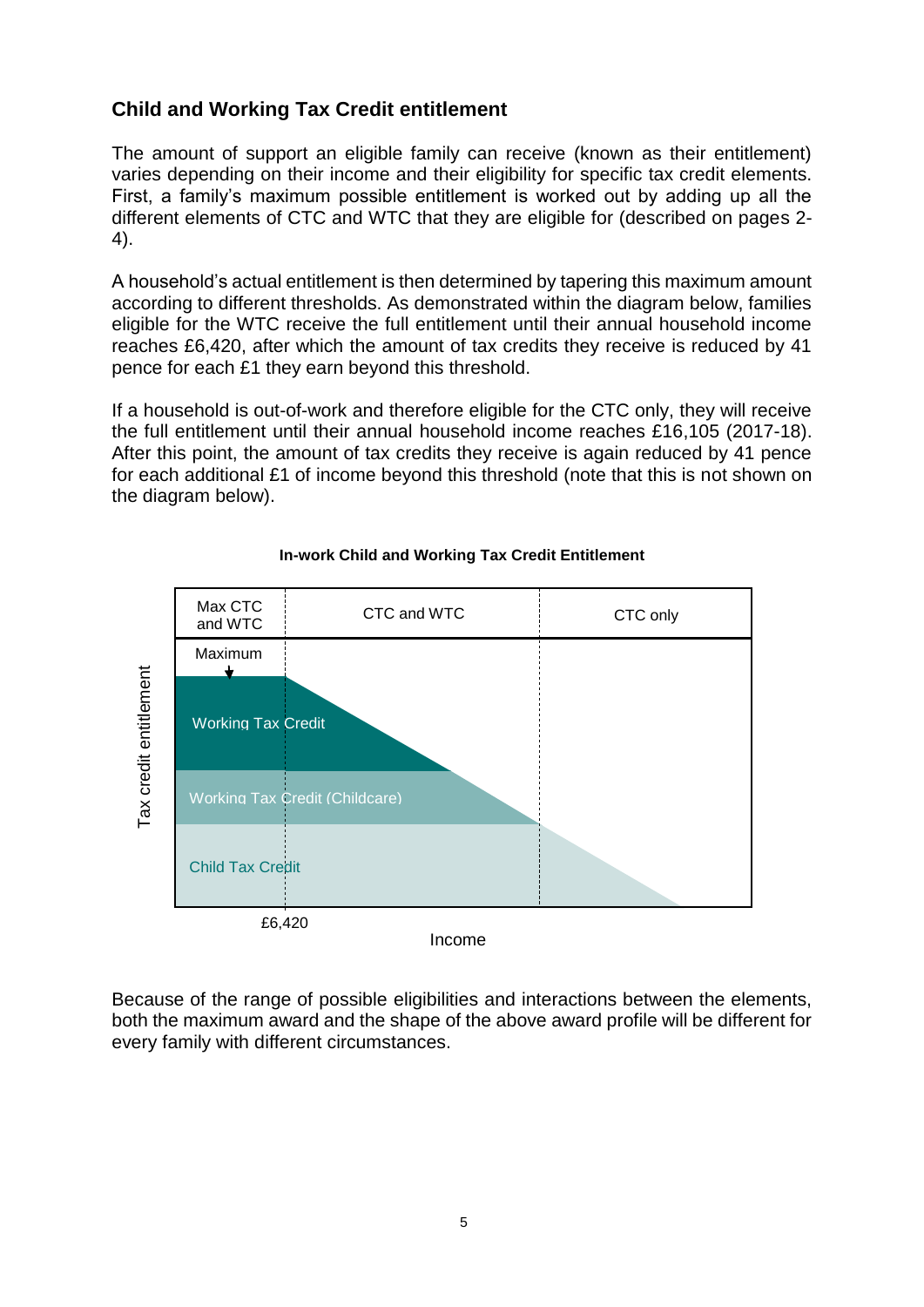Tax credits are based on the taxable income of adults within the family. The income used to calculate the award is based on the families' income from the previous tax year, or on their most recently reported circumstances in-year. Up to £2,500 of any change in annual income between the previous or current year is disregarded in the calculation. A family's tax credits award is provisional until finalised at the end of the year, when it is checked against their final income for the year. This publication relates to a snapshot of tax credit support based on provisional incomes and other circumstances as reported at the date when the statistics were extracted.

### <span id="page-8-0"></span>**Technical notes**

#### <span id="page-8-1"></span>**What the publication tells us**

The finalised awards are published in June around one year following completion of the entitlement year in question. The delay in publication is the result of the finalisation process built into the Tax Credits system. Most families have until July 31st following the end of the entitlement year to renew their award reporting their finalised income for the year in question. However, families that report income from Self-Assessment (e.g., the self-employed) have until January 31st of the following year to finalise their income. As a result, the full picture is not known until at least February the year after the entitlement year ends and consequently publication is delayed until May.

Each release consists of four publications: the main publication, a supplementary payments publication, and the accompanying geographical publications. The statistics in this release include analysis at the following geographical levels:

- Country and English Region
- Local Authority (LA)
- Westminster Parliamentary Constituency
- Scottish Parliamentary Constituency

This series has been produced annually since the introduction of tax credits in April 2003.

#### **Small Area Statistics**

Estimates are also provided in a separate publication at Lower Super Output Area and Data Zone for England, Scotland and Wales. These statistics are available here:

#### <https://www.gov.uk/government/collections/personal-tax-credits-statistics>

<span id="page-8-2"></span>The small area statistics are based on the finalised award position, but using a family's circumstances as at 31st August rather than as an average across the year. This ensures that the statistics are directly comparable to other published small area statistics, such as Child Benefit.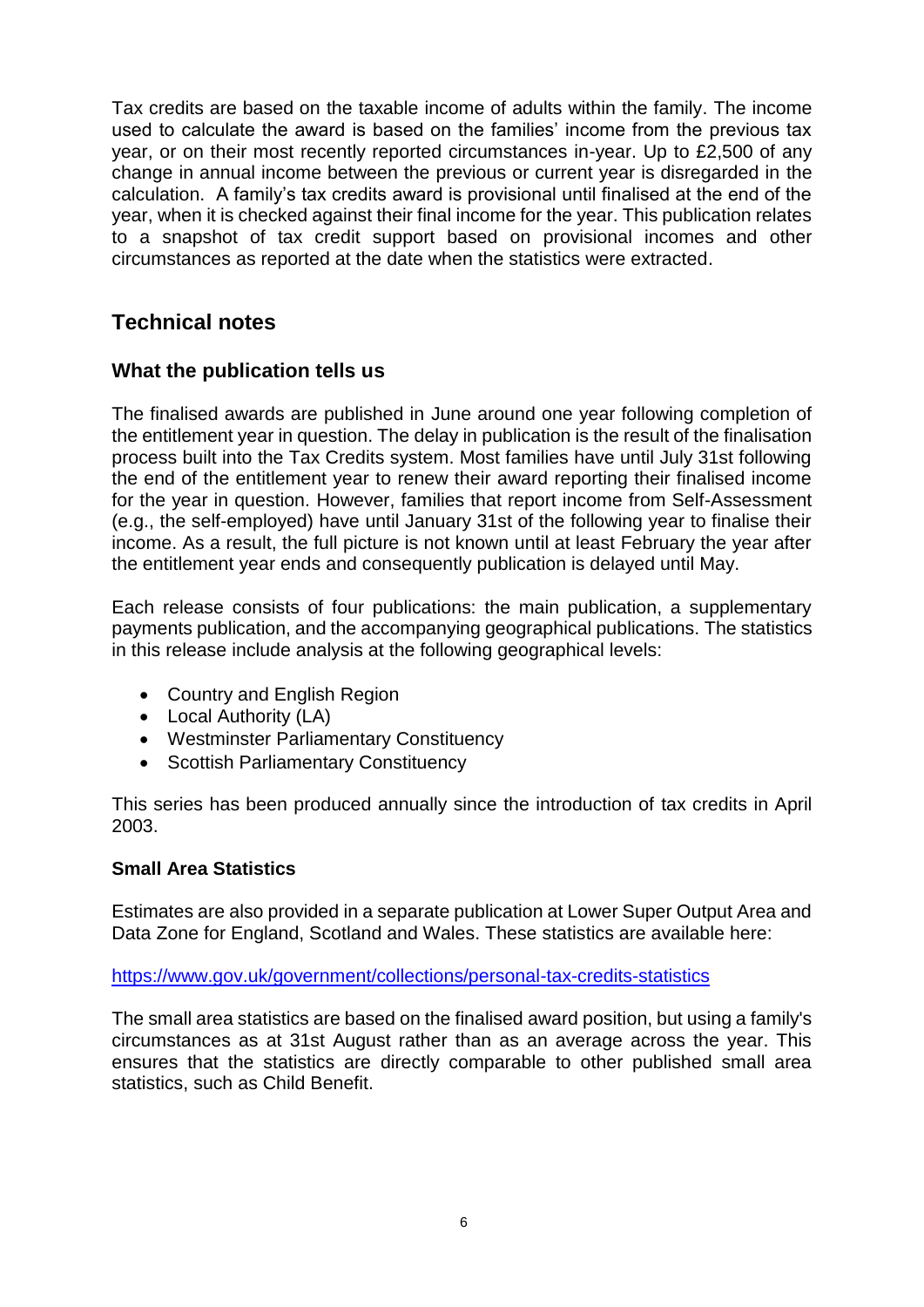#### **Provisional awards vs finalised awards**

It is important to recognise that the finalised awards statistics are not a revision of the provisional statistics. The provisional numbers relate to the caseload position at a snapshot point in time, based on the family circumstances HMRC have been informed of by each family prior to that particular time. The finalised awards relate to the complete retrospective picture for the year, based on a finalised view of family incomes and circumstances. The caseload population will be different between the two publications as a result of HMRC knowing the complete finalised picture of the award.

At the start of the year, the tax credit award will be a provisional award reflecting the reported circumstances as at  $6<sup>th</sup>$  April (the start of the tax year). Over the course of the year, a family's circumstances may or may not change. The provisional award is updated each time a family's circumstances change with the latest set of circumstances and a new provisional award is calculated. It is only at finalisation (usually four to nine months after the end of the tax year) that the family's circumstances for the whole year are known and a finalised award can be calculated. As a result, the finalised award statistics are not available until around 12 months after the end of the entitlement year in question. Given this lag in availability of data, there is some value in looking at a snapshot of families' circumstances at any given time to give some indication of the level of support one might expect to see subsequently at finalisation.

To illustrate the difference, let us look at a family that has one change of circumstance throughout the year, moving from in-work to out-of-work in January of any one year.



The snapshot data looking at the provisional award in December will model entitlement for the whole year on the basis that the family is in-work for the whole year (since we do not know about the move out-of-work at that time). It is not until finalisation, and thereby in the finalised award data publication, that the family's entitlement will be modelled on the basis of 9 months in-work and 3 months out-of-work.

<span id="page-9-0"></span>Therefore, the figures for provisional awards are more up to date, but are subject to retrospective change. The sizes of these changes can be seen by comparing the data for selected dates in finalised awards with data published earlier on provisional awards at the same time snapshot dates. The provisional award data classify families according to the levels of their entitlement at the reference date, modelled from data on their circumstances and their latest annual incomes reported by that date. The actual amount being received at that date can be lower, due to recovery of earlier overpayments.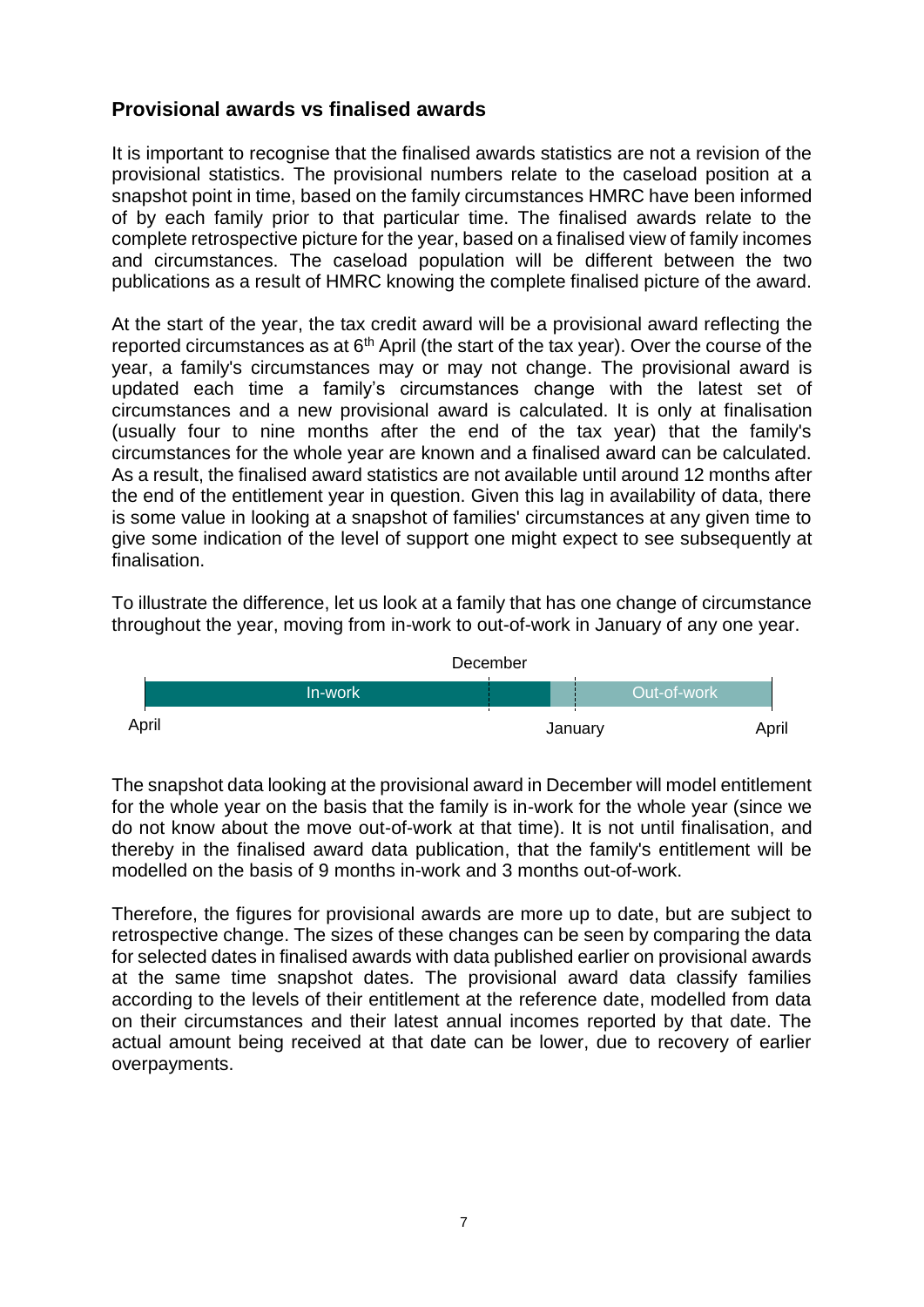#### **Out-of-work families**

A family is defined as being out-of-work at the reference date if both adults, or the single adult, does not work for at least 16 hours per week, these families can fall into two categories:

- 1. Families administered by HMRC who are receiving their child support through CTC
- 2. Families administered by DWP and claiming their child support through benefits

Child Tax Credit was introduced in April 2003 and any application since then falls under 1), whereas families who were receiving out-of-work benefits prior to April 2003 and remain so will fall under 2) – these cases are being migrated over to HMRC. All the tables in this publication include all out of work families, irrespective of the source of their support.

#### **Which publication should I use?**

Generally, if you are content with less timely statistics, use the finalised awards data publication. If you are more concerned with getting the latest up-to-date information that may not align exactly with finalised data further down the line, use the provisional awards data. Sticking to the finalised award data will also mean the figures will align with other published data on tax credits, such as information in HMRC's Departmental Accounts. The latest finalised award publication can be found using the web link: <https://www.gov.uk/government/collections/personal-tax-credits-statistics>

#### <span id="page-10-0"></span>**What information do the tables contain?**

CTC and WTC are claimed by individuals, or jointly by couples, whether or not they have children (described as "families" in this publication). These tables cover families who had claimed, and were eligible for, CTC (or the equivalent via benefits) or WTC for all or part of the 2016 to 2017 tax year.

The tables in Section 1 include both out-of-work and in-work families, and show the time series since 2003/04 of the tax credits population by profile position. Also included are the total levels of entitlement for each group. Table 1.2 provides further breakdowns of the population in terms of families, children and elements received. Section 2 provides further breakdowns of the population in the 2016 to 17 tax year, specifically those with children, in terms of family size, level of entitlement and profile position.

<span id="page-10-1"></span>Section 3 goes into further detail about the average number of families benefiting from the various individual elements of tax credits, as well as a table showing the income used to calculate the award.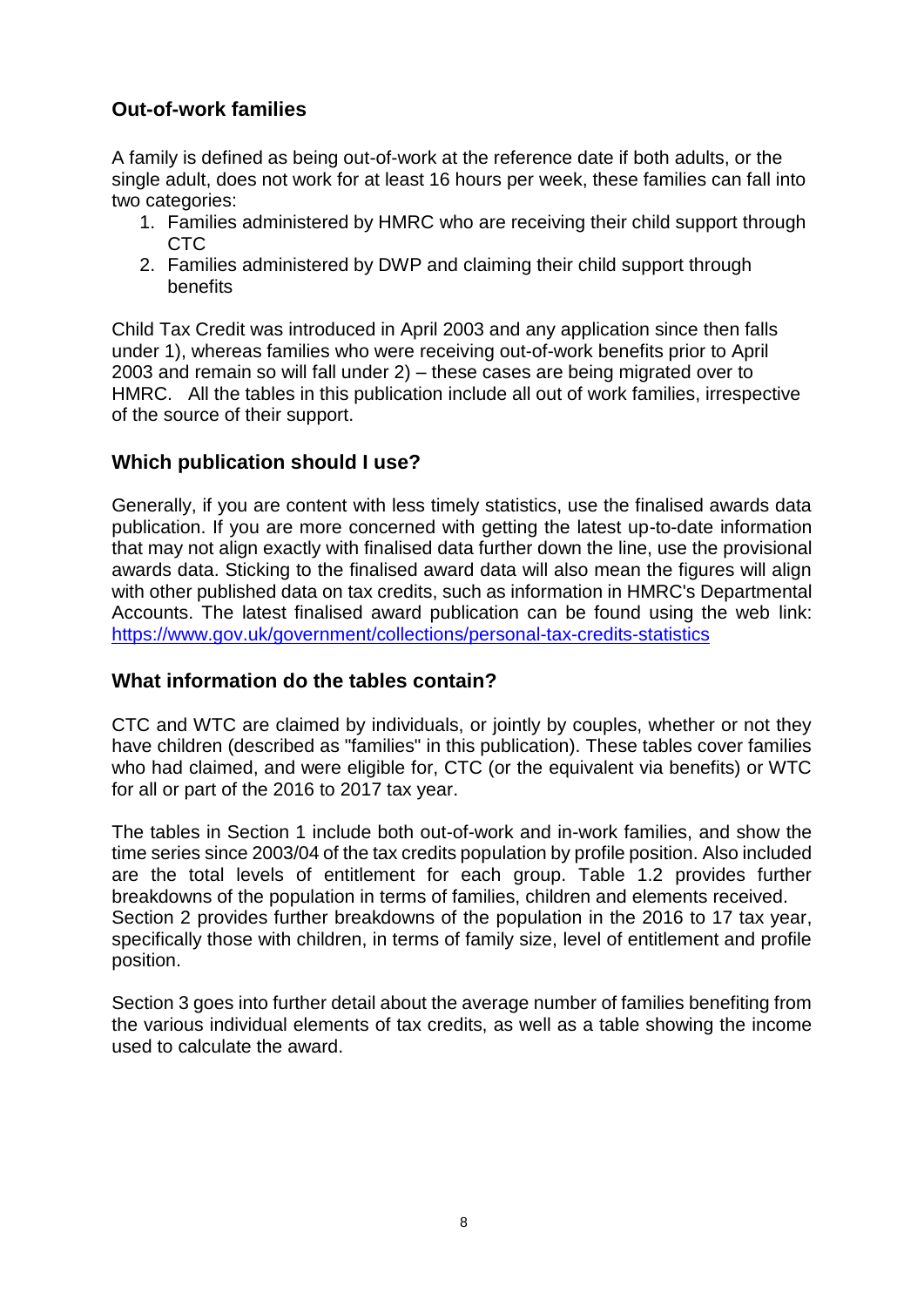#### **Universal Credit**

Universal Credit (UC) is a payment to help with living costs for those on a low income or out of work. UC was introduced in April 2013 in certain areas of North West England. Since October 2013, it has progressively been rolled out to other areas. Claimants receive a single monthly household payment, paid into a bank account in the same way as a monthly salary and support for housing costs, children and childcare costs are integrated into Universal Credit. Child Tax Credit will be replaced as Universal Credit rolls out.

Further information about Universal Credit, including making a claim, is available online here:

<https://www.gov.uk/universal-credit>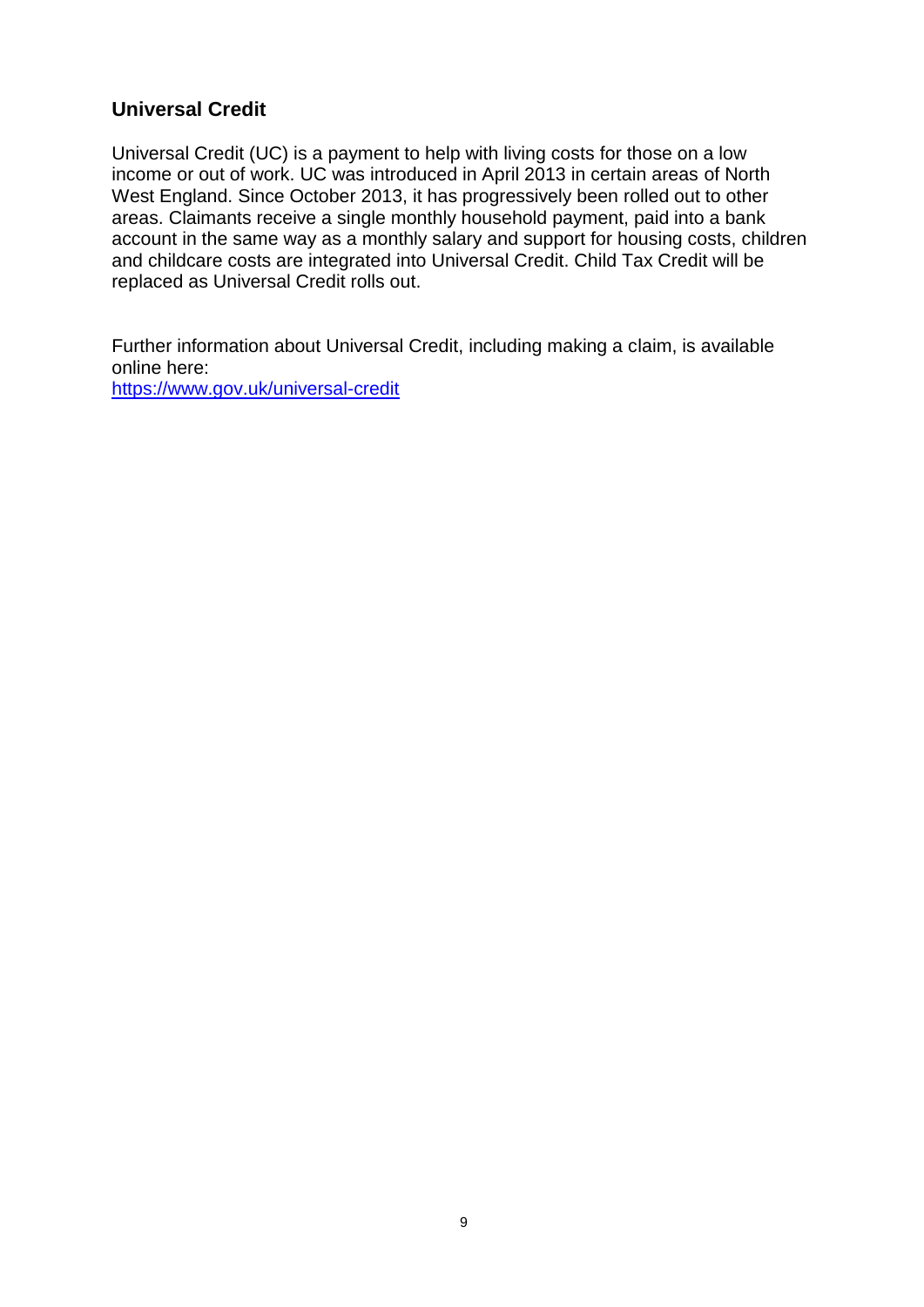## <span id="page-12-0"></span>**Uses of these statistics and user engagement**

#### **Uses of these statistics**

The statistics contained in this publication will be of interest for anyone that is looking for the most comprehensive data on Tax Credits. Specifically, there are aggregate statistics on who is getting what level of tax credits support and the amount of that support, as well as breakdowns of both by various sub-categories - e.g., family composition, family income, work status, and geographical analyses. It may be of interest to academics, think tanks, political parties interested in the twin aims of Tax Credits: eradicating child poverty and improving work incentives. Equally, it may be of interest for people considering wider questions on government support systems and/or others designing benefit systems. Finally, the geographical analyses might be of interest at the more local level, giving some indication of the level of government support in each Region/Local Authority level.

#### **User Engagement**

Bespoke analysis of tax credits data is possible although there may be a charge depending on the level of complexity and the resources required to produce. If you would like to discuss your requirements, to comment on the current publications, or for further information about the tax credits statistics please use the contact information at the end of this publication, or from the HMRC website: [https://www.gov.uk/government/organisations/hm-revenue](https://www.gov.uk/government/organisations/hm-revenue-customs/about/statistics#contact-us)[customs/about/statistics#contact-us](https://www.gov.uk/government/organisations/hm-revenue-customs/about/statistics#contact-us)

We are committed to improving the official statistics we publish. We want to encourage and promote user engagement, so we can improve our statistical outputs.

We would welcome any views you have by email to the below address. We will undertake to review user comments on a quarterly basis and use this information to influence the development of our official statistics. We will summarise and publish user comments at regular intervals.

[benefitsandcredits.analysis@hmrc.gsi.gov.uk](mailto:benefitsandcredits.analysis@hmrc.gsi.gov.uk)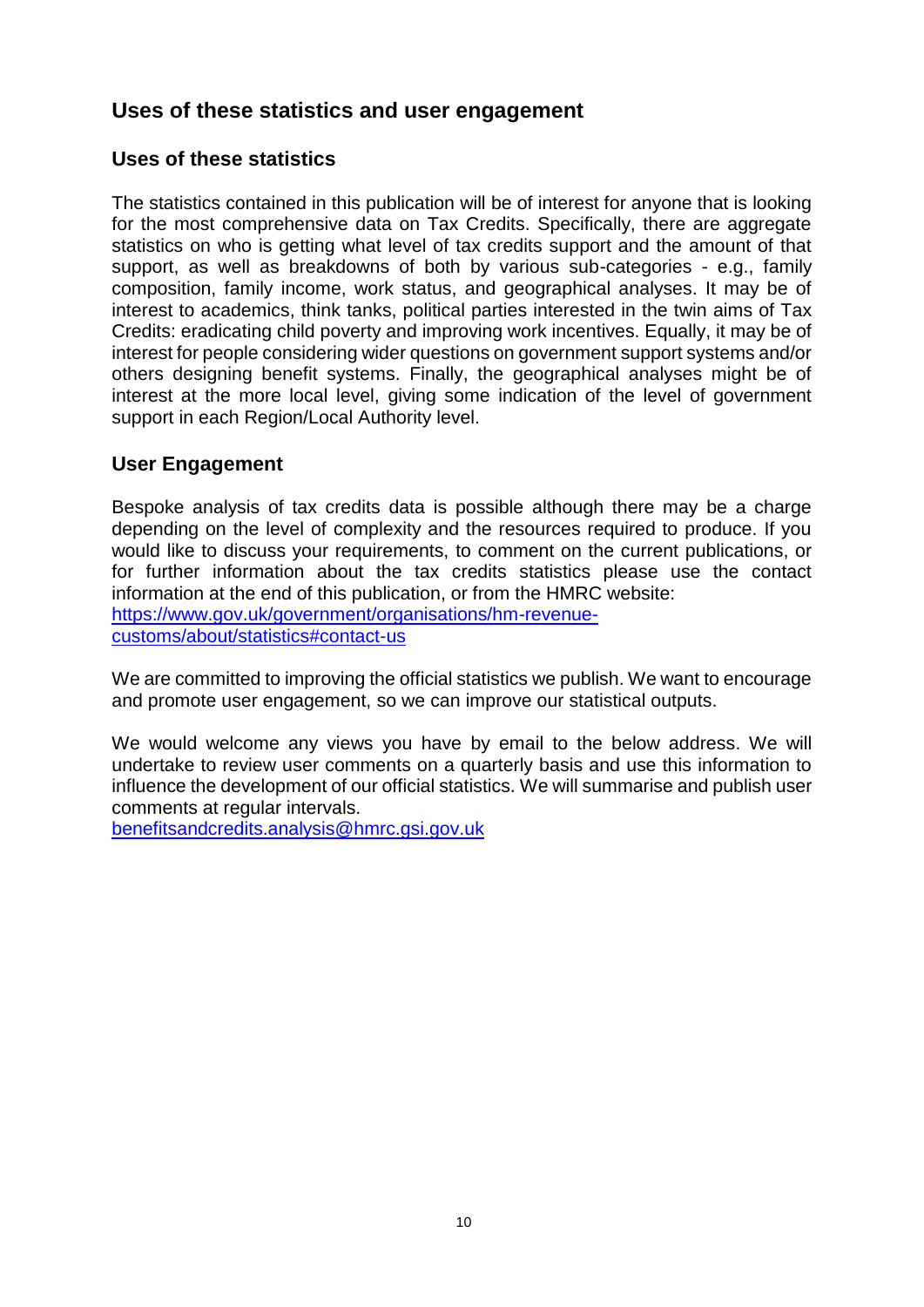## <span id="page-13-0"></span>**Revision policy**

This policy has been developed in accordance with the UK Statistics Authority Code of Practice for Official Statistics and Her Majesty's Revenue and Customs Revisions Policy. The UK Statistics Authority Code of Practice can be found at [https://www.gov.uk/government/uploads/system/uploads/attachment\\_data/file/26136](https://www.gov.uk/government/uploads/system/uploads/attachment_data/file/261365/cop-confidentiality.pdf) [5/cop-confidentiality.pdf](https://www.gov.uk/government/uploads/system/uploads/attachment_data/file/261365/cop-confidentiality.pdf)

There are two types of revisions:

#### **Scheduled revisions**

This requires explanation of the handling of scheduled revisions due to the receipt of updated information in the case of each statistical publication.

#### **Unscheduled revision**

HMRC aims to avoid the need for unscheduled revisions to publications unless they are absolutely necessary and put systems and processes in place to minimise the number of revisions. Where revisions is necessary due to errors in the statistical process, an explanation along with the nature and extent of revision is also provided. Also, the statistical release and the accompanying tables will be updated and published as soon as is practical.

#### <span id="page-13-1"></span>**Disclosure control**

To avoid the possible disclosure of information about individual families, including by comparison with other analyses, suppression techniques have been applied where the cell frequencies are less than 3. All the other figures have been individually rounded to the nearest 5. It is therefore very common for rounded components of a rounded figure to not sum to the same figure.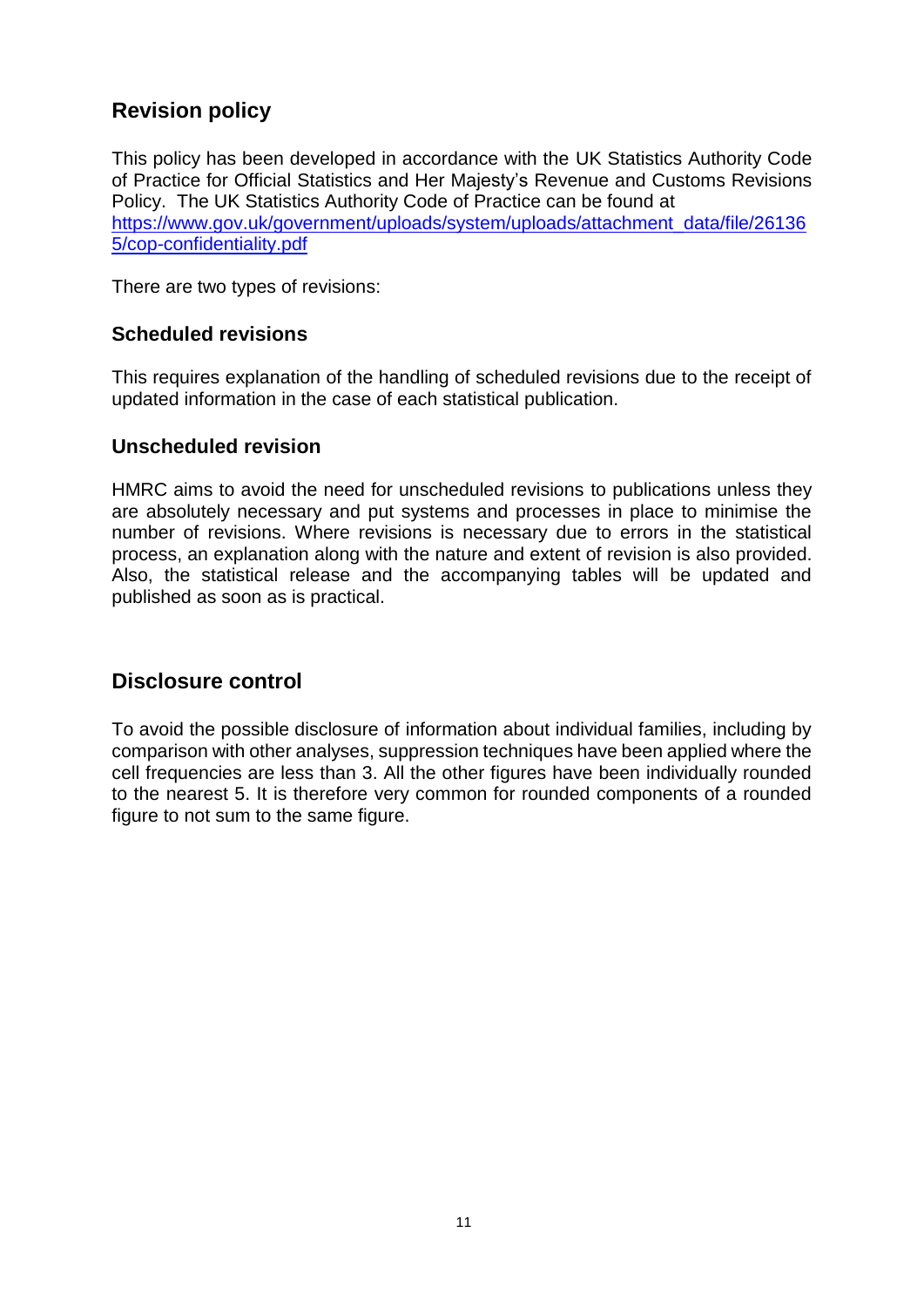## **Summary of main aggregates<sup>1</sup>**

 $\overline{a}$ 

Based on finalised awards, the average number of benefiting families during the 10-year period to 2016-17 were:

*Millions*

|                                                                 | 2007-08 | 2008-09 | 2009-10 | 2010-11 | 2011-12 | 2012-13 | 2013-14 | 2014-15 | 2015-16 | 2016-17 |
|-----------------------------------------------------------------|---------|---------|---------|---------|---------|---------|---------|---------|---------|---------|
| Total out-of-work families (all with children)                  | .39     | l .43   | 1.48    | .46     | l.45    | 1.48    | 1.40    | 1.31    | .24     | 1.19    |
| In-work families                                                |         |         |         |         |         |         |         |         |         |         |
| With children                                                   |         |         |         |         |         | 2.63    | 2.62    | 2.61    | 2.56    | 2.46    |
| of which receiving more than the family<br>element <sup>2</sup> | 2.34    | 2.50    | 2.61    | 2.70    | 2.69    |         |         |         |         |         |
| of which receiving the family element or less <sup>1</sup>      | 1.91    | 1.78    | 1.67    | 1.61    | 1.00    |         |         |         |         |         |
| <b>Total with children</b>                                      | 4.25    | 4.28    | 4.28    | 4.30    | 3.69    | 2.63    | 2.62    | 2.61    | 2.56    | 2.46    |
| With no children (receiving WTC only)                           | 0.34    | 0.41    | 0.48    | 0.54    | 0.54    | 0.51    | 0.51    | 0.51    | 0.48    | 0.40    |
| <b>Total in-work families</b>                                   | 4.59    | 4.69    | 4.76    | 4.85    | 4.23    | 3.14    | 3.13    | 3.12    | 3.04    | 2.86    |
| Total number of families benefitting                            | 5.98    | 6.12    | 6.25    | 6.31    | 5.67    | 4.62    | 4.53    | 4.43    | 4.28    | 4.05    |

<span id="page-14-0"></span>And the total number of benefiting families, those whose entitlements were higher because of certain tax credit elements were:

|                                                                 |         |         |         |         |         |         |         |         |         | Thousands |
|-----------------------------------------------------------------|---------|---------|---------|---------|---------|---------|---------|---------|---------|-----------|
|                                                                 | 2007-08 | 2008-09 | 2009-10 | 2010-11 | 2011-12 | 2012-13 | 2013-14 | 2014-15 | 2015-16 | 2016-17   |
| Families for which entitlements were higher because of:         |         |         |         |         |         |         |         |         |         |           |
| Childcare<br>element                                            | 414     | 448     | 460     | 455     | 416     | 416     | 392     | 396     | 387     | 369       |
| Disabled worker<br>element                                      | 108     | 118     | 115     | 119     | 117     | 117     | 116     | 121     | 125     | 121       |
| Baby addition to family element (out-of-work<br>families $)^3$  | 153     | 164     | 167     | 165     |         |         |         |         |         |           |
| Baby addition to family element (in-work families) <sup>2</sup> | 378     | 394     | 387     | 385     |         |         |         |         |         |           |

<sup>&</sup>lt;sup>1</sup> Figures are taken from excel worksheet (main aggregates tab). Figures are separately rounded, which can lead to the components as shown not summing to the total. <sup>2</sup> The various CTC Family Element categories have been replaced with 'CTC only with effect from 6 April 2012

<sup>&</sup>lt;sup>3</sup> The baby addition to the family element for families receiving CTC has been abolished, as of 06 April 2011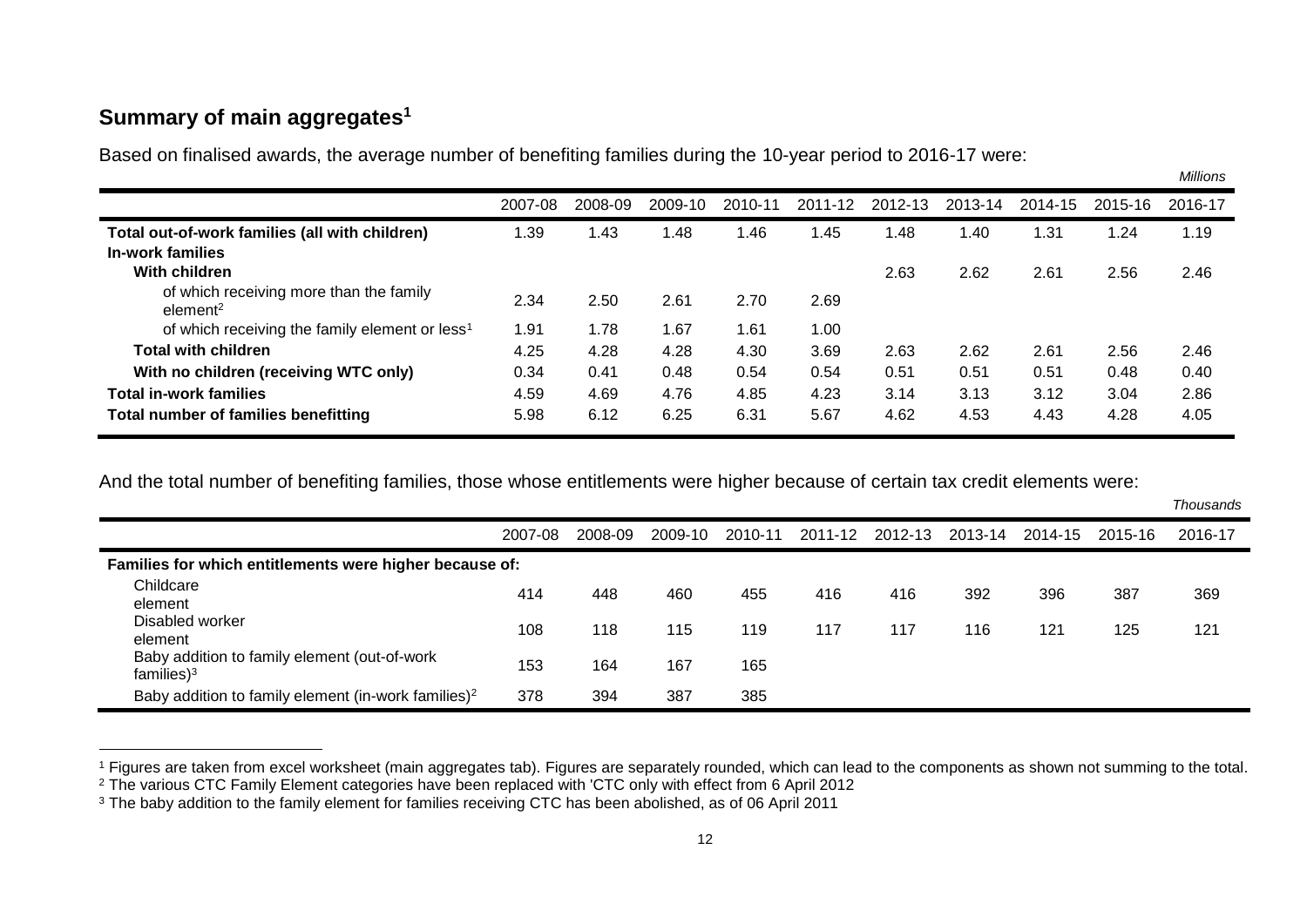## <span id="page-15-1"></span><span id="page-15-0"></span>**Commentary and figures List of figures**

#### **Section 1 : Time series**

- Figure 1.1 Numbers of families receiving different amounts of tax credits
- Figure 1.2 Annual Entitlement by type of tax credits received

#### **Section 2: Summary Tables**

- Figure 2.1 Average number of recipient families, couples and single and their children
- Figure 2.2 Average number of recipient families with children by family size, and annual and average entitlements
- Figure 2.3 Average number of recipient families in each band of annual entitlement
- Figure 2.4 Average annual entitlement by entitlement band

#### **Section 3: Detailed figures**

- Figure 3.1 Eligible childcare costs allowed (per week)
- Figure 3.2 Average number of in-work benefiting families in each band of income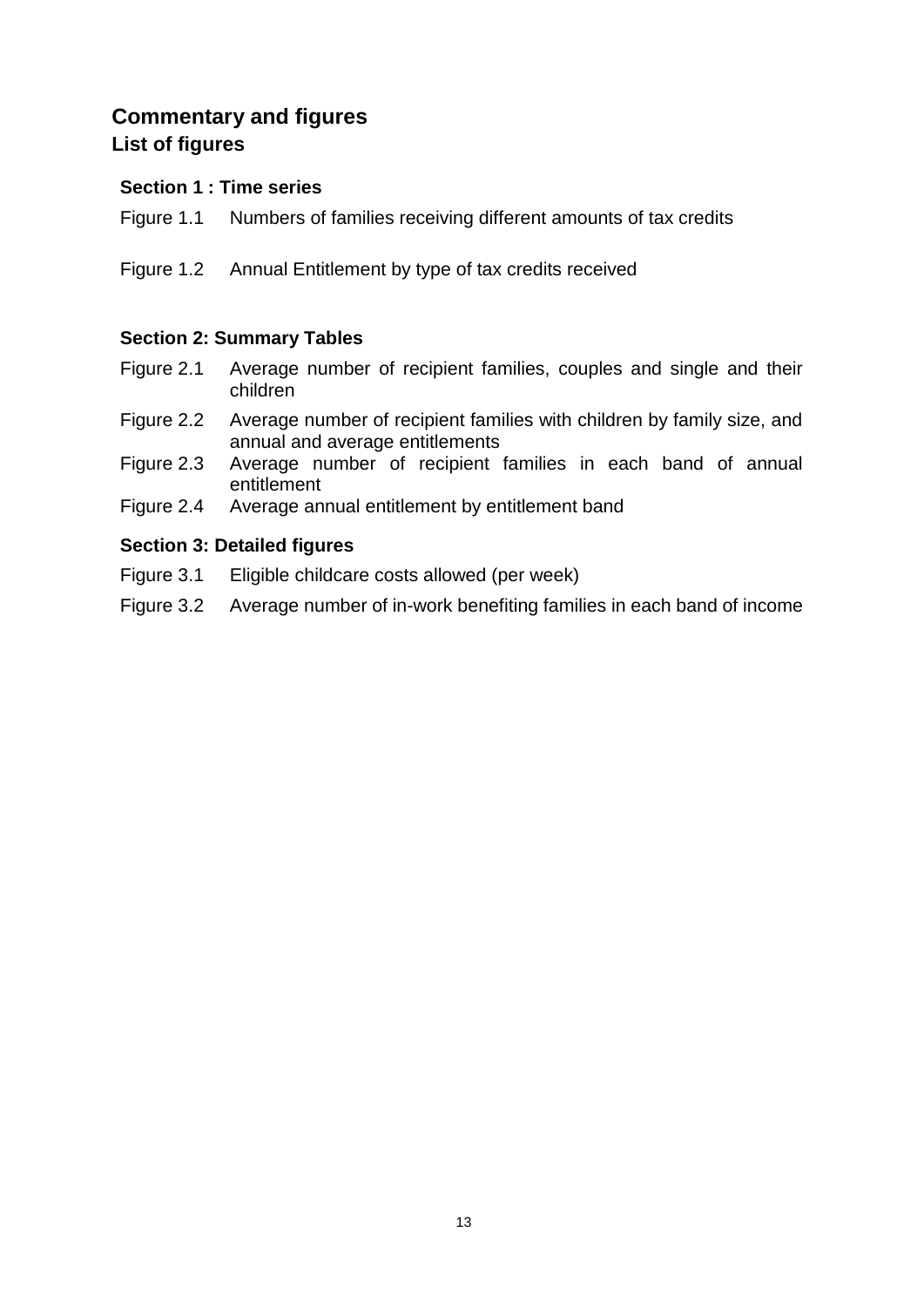#### <span id="page-16-0"></span>**Section 1: Time series**

Section 1 provides statistics on the history of the tax credits system, between 2007-08 and 2016-17. This enables comparison across time, across different tax credits populations and describes how various parts of the system have changed over time.

Figure 1.1 shows that the overall numbers of families receiving Tax Credits had gradually risen to 6.31 million in 2010-11. The number of families receiving Tax Credit had decreased since 2010-11 to 4.05 million in 2016-17, primarily because of policy changes enacted by the 2010-2015 coalition government and particularly after the reduction and eventual removal of the second threshold.

The numbers of families receiving higher awards - that is in-work families receiving WTC and CTC - rose from around 1.4 million in 2003-04 to almost 2 million in 2010- 11 before falling slightly in 2011-12. This remained relatively consistent at 1.78 million between 2012-13 and 2014-15 before falling slightly to 1.76 million in 2015-16 and falling further to 1.65 million in 2016-17. The removal of the second income threshold in 2012-13 has prompted a drop in the number of qualifying families. The previous CTC family element categories were removed and replaced by a single "CTC only" category with just over 800,000 qualifying families.

The trend in the numbers of in-work families without children - those receiving WTC only - had shown a steady increase from around 164,000 in 2003-04 to 540,000 in 2010-11 and 2011-12 but has since fallen to 400,000 in 2016-17.

The numbers of families receiving tax credits when out-of-work had shown a slow but steady decrease since 2012-13, from 1.48 million to 1.19 million in 2016-17, having remained relatively steady before that.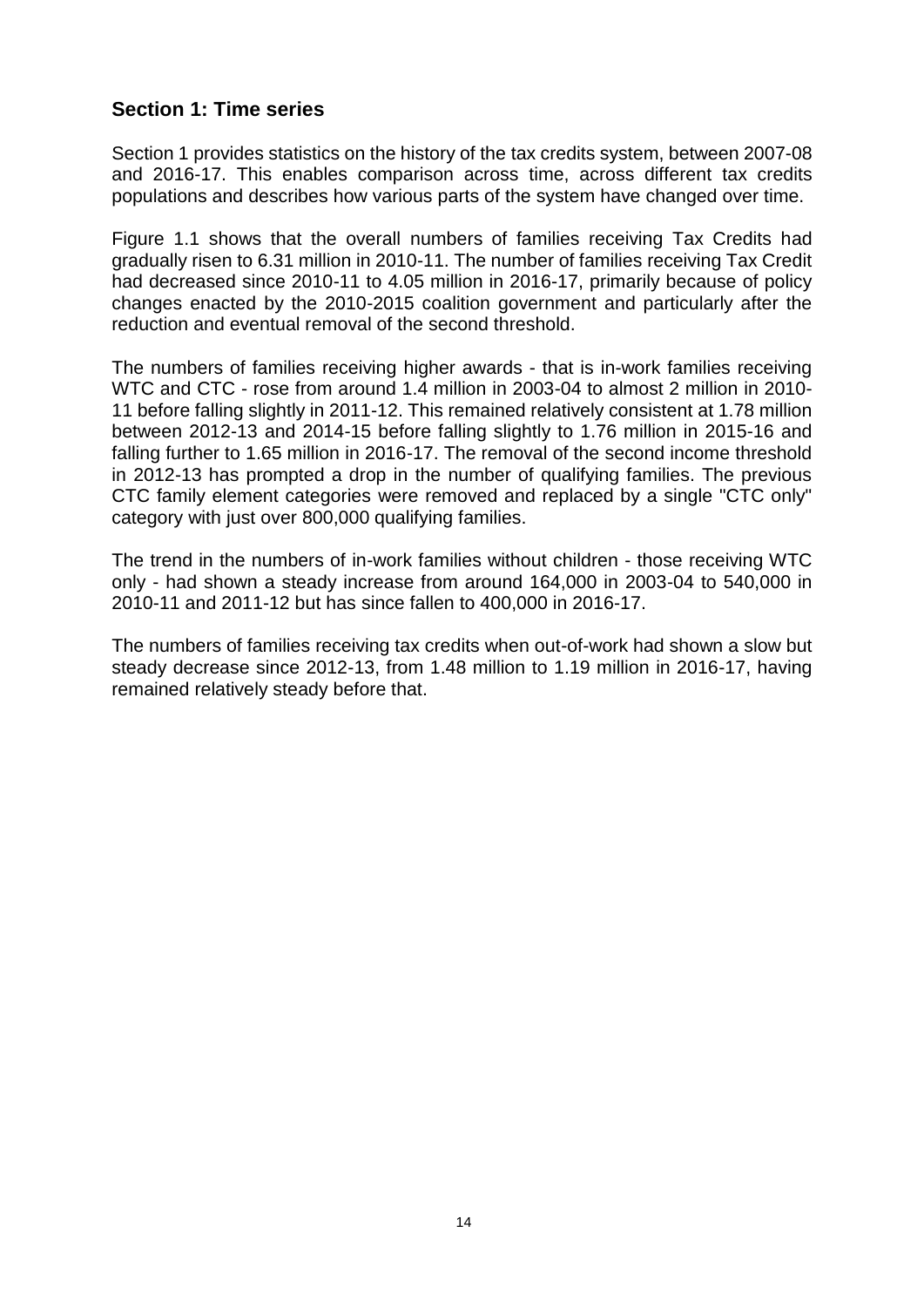

**Fig 1.1: Number of families receiving different amounts of tax credits**

Figure 1.2 shows that annual entitlement to tax credits has been rising steadily, increasing from around £21.5bn in 2007-08 to just over £29bn in 2011-12. It remained relatively consistent until 2015-16 when it stood just over £28bn, falling to just over £27bn in 2016-17, the lowest total annual entitlement since 2008-09.

The bulk of entitlement is claimed by families entitled to either the full amount of CTC (when out of work) or families in work and entitled to both WTC and CTC. From 2007- 08 to 2016-17, the proportion of entitlement covered by those claiming both WTC and CTC has remained at approximately the current level of 56% (varying slightly between 55% and 57%) of the total entitlement while the proportion covered by out of work families has also fluctuated slightly between 27% to 31%, standing at 29% in 2016- 17.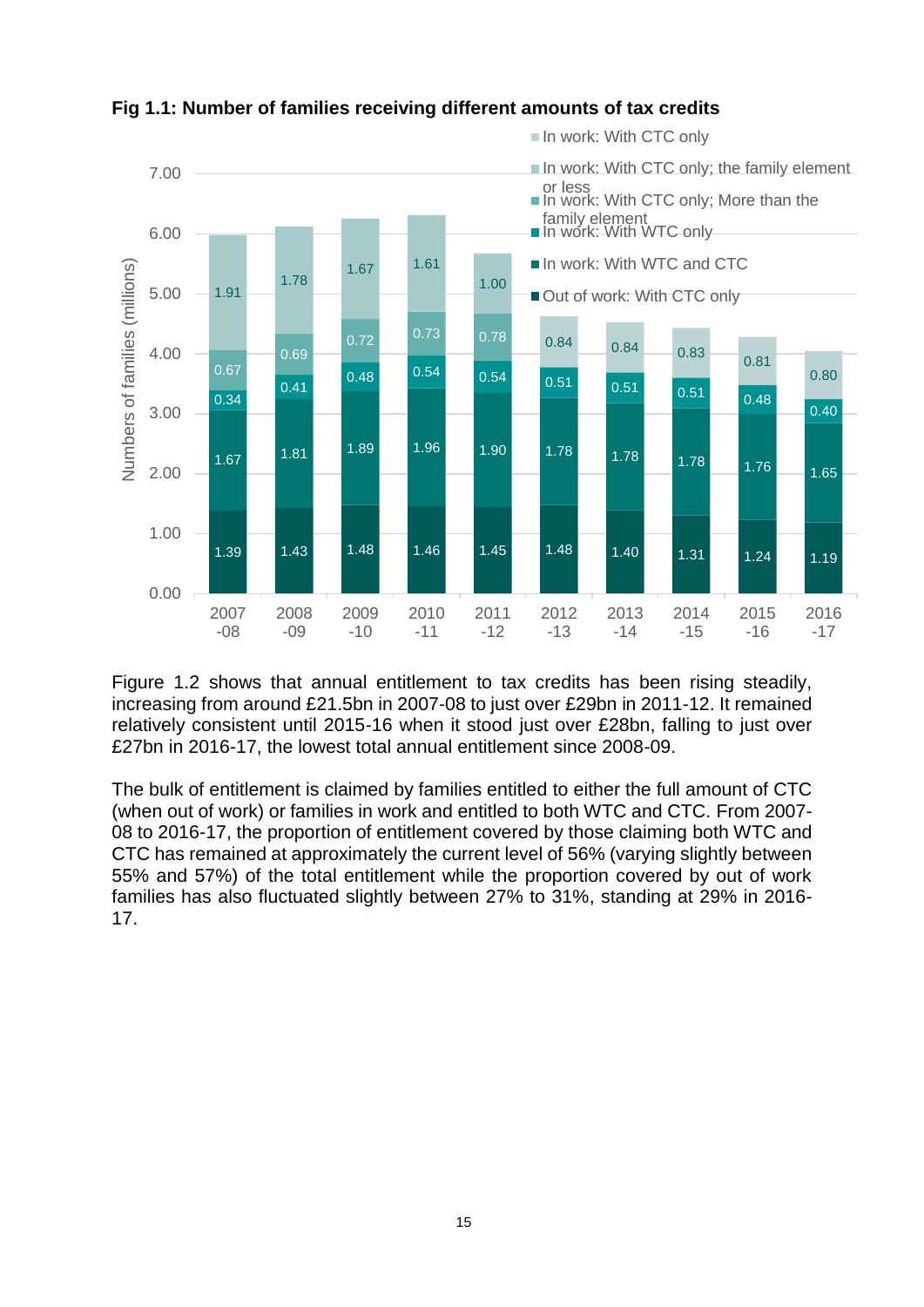

**Figure 1.2: Annual entitlement by type of Tax Credit received**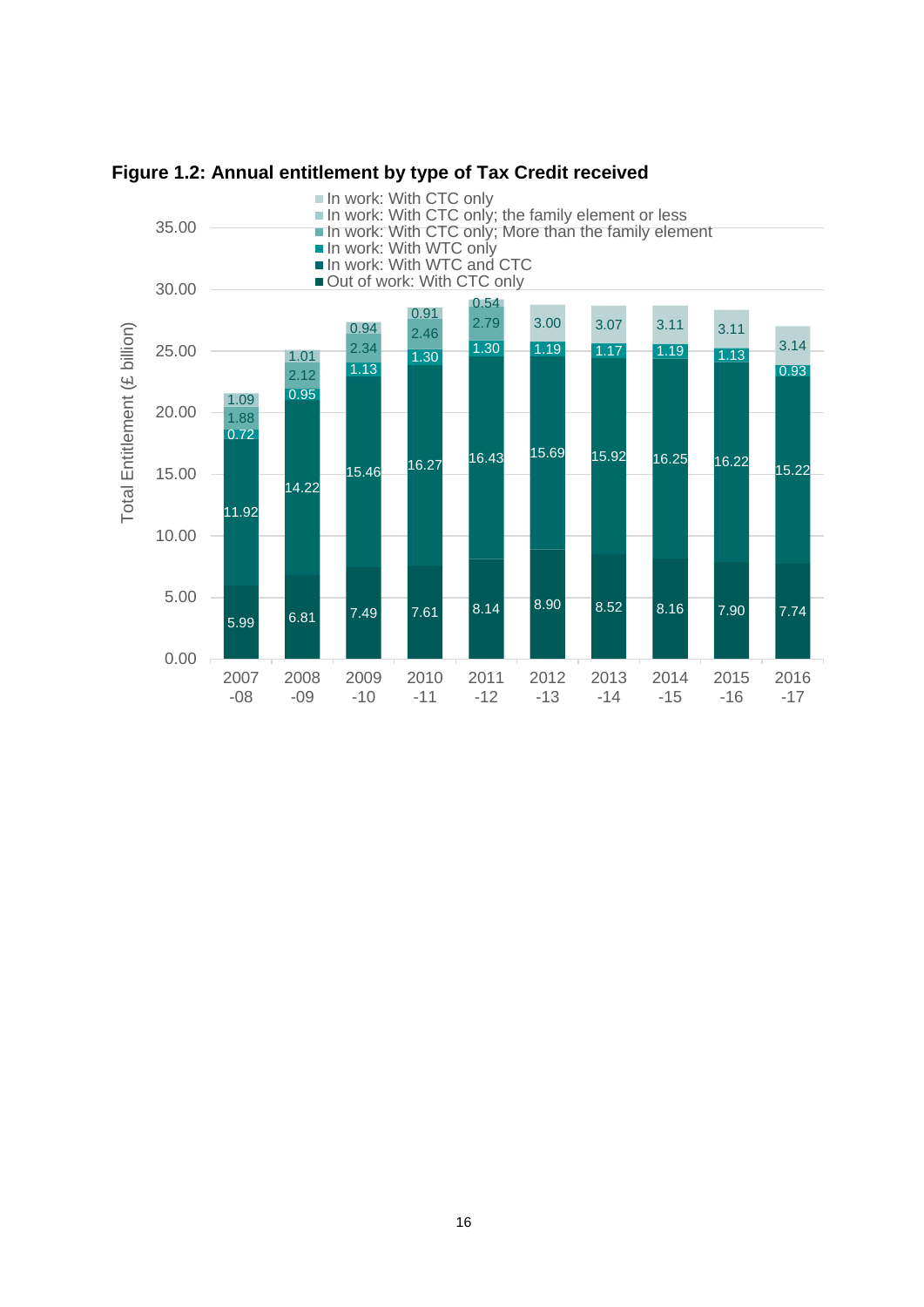#### <span id="page-19-0"></span>**Section 2: Summary**

Section 2 provides summary information on the tax credits population in 2016-17 at the higher level of aggregation. Section 3 gives more detailed breakdowns.

Figure 2.1 shows that the majority of lone parent families with children receive either the full award of CTC (when out-of-work) or WTC and CTC (when in-work). There are 149,000 in-work lone parent families that are only entitled to CTC. The pattern for couples is less clear with the largest single grouping receiving the WTC and CTC award followed by those receiving CTC only. A majority (70%) of families with no children (receiving WTC only) are single recipients.



**Figure 2.1: Composition of families receiving different types of tax credits**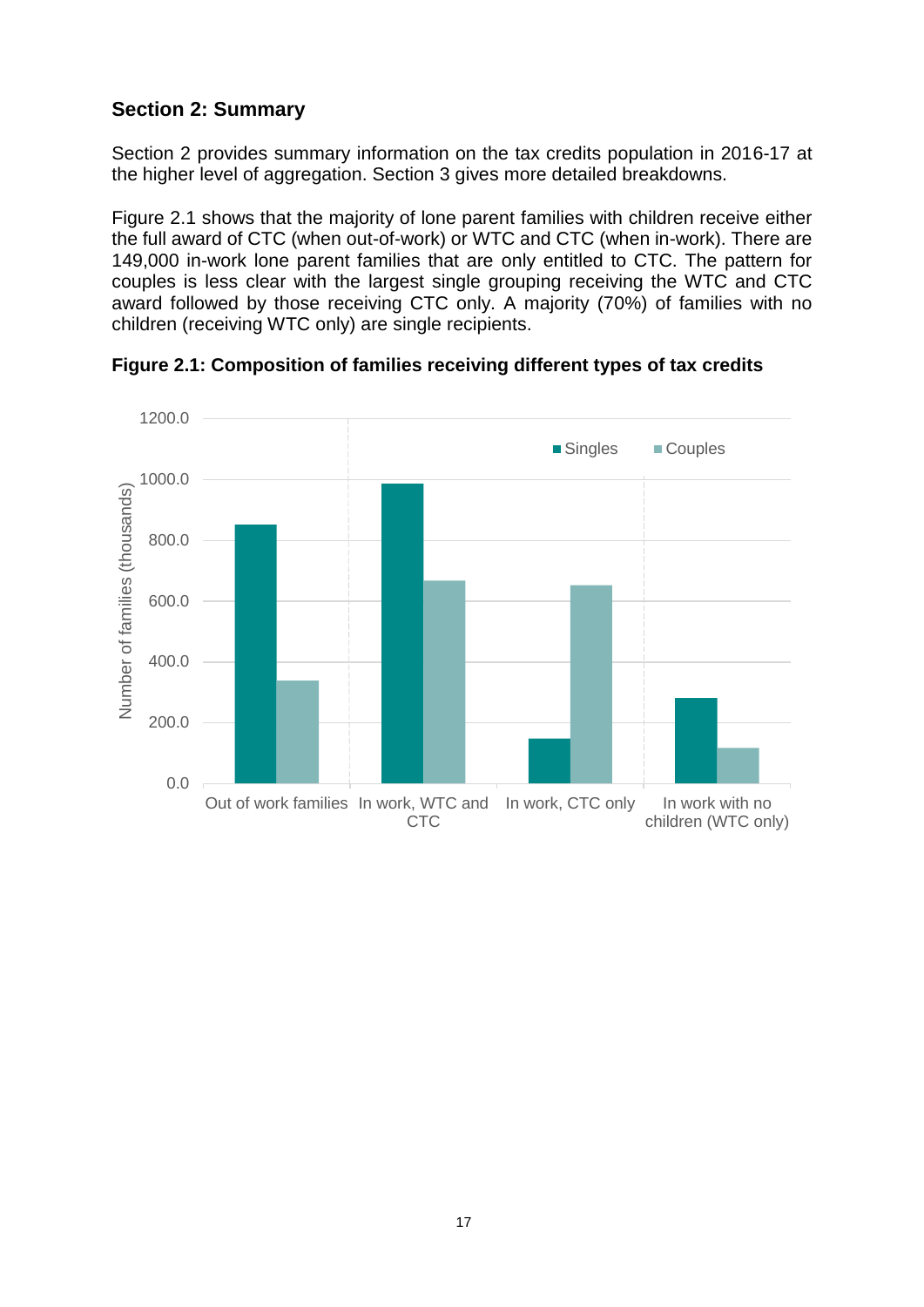Figure 2.2 shows that 29% of families in receipt of tax credits are out-of-work families with the remaining 71% of families in receipt in-work families. 41% of families in receipt are receiving the higher value in-work awards (WTC and CTC) while 20% are receiving in-work CTC only with the remaining 10% comprising in-work families with no children (receiving WTC only).



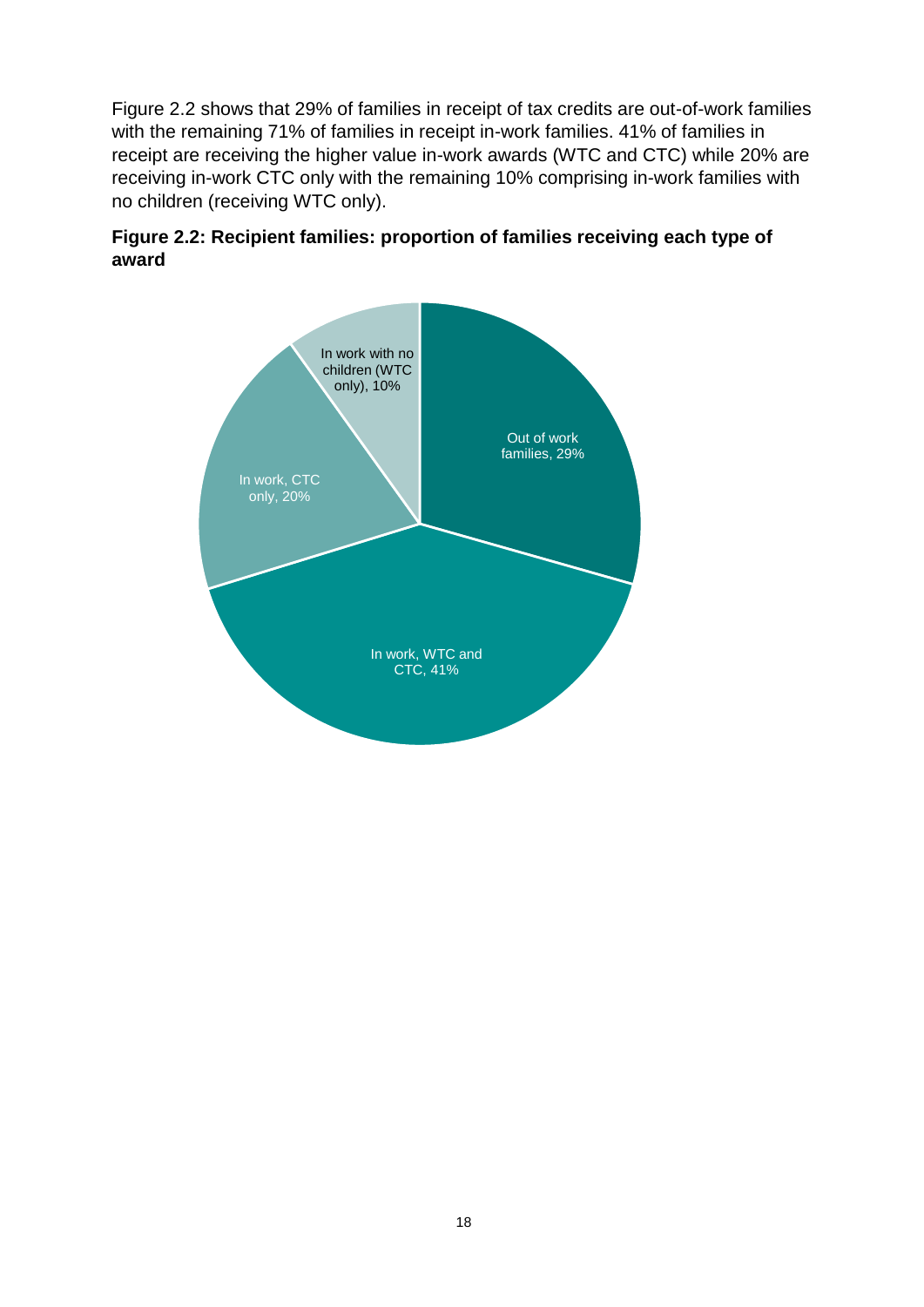Figure 2.3 shows that the majority of families with children are made up of either one or two children with single parent families more likely to have one child than couples. Couples are more likely to have larger family sizes. Out of approximately 282,000 families with four or more children, 69% are couples.



**Figure 2.3 Number of children in families receiving tax credits**

Figure 2.4 shows that the largest proportion of families' (41%) entitlement are of the value of £7,000 and over, followed by those between £3,000 to £3,999.

**Figure 2.4 Average annual entitlement, by entitlement band**



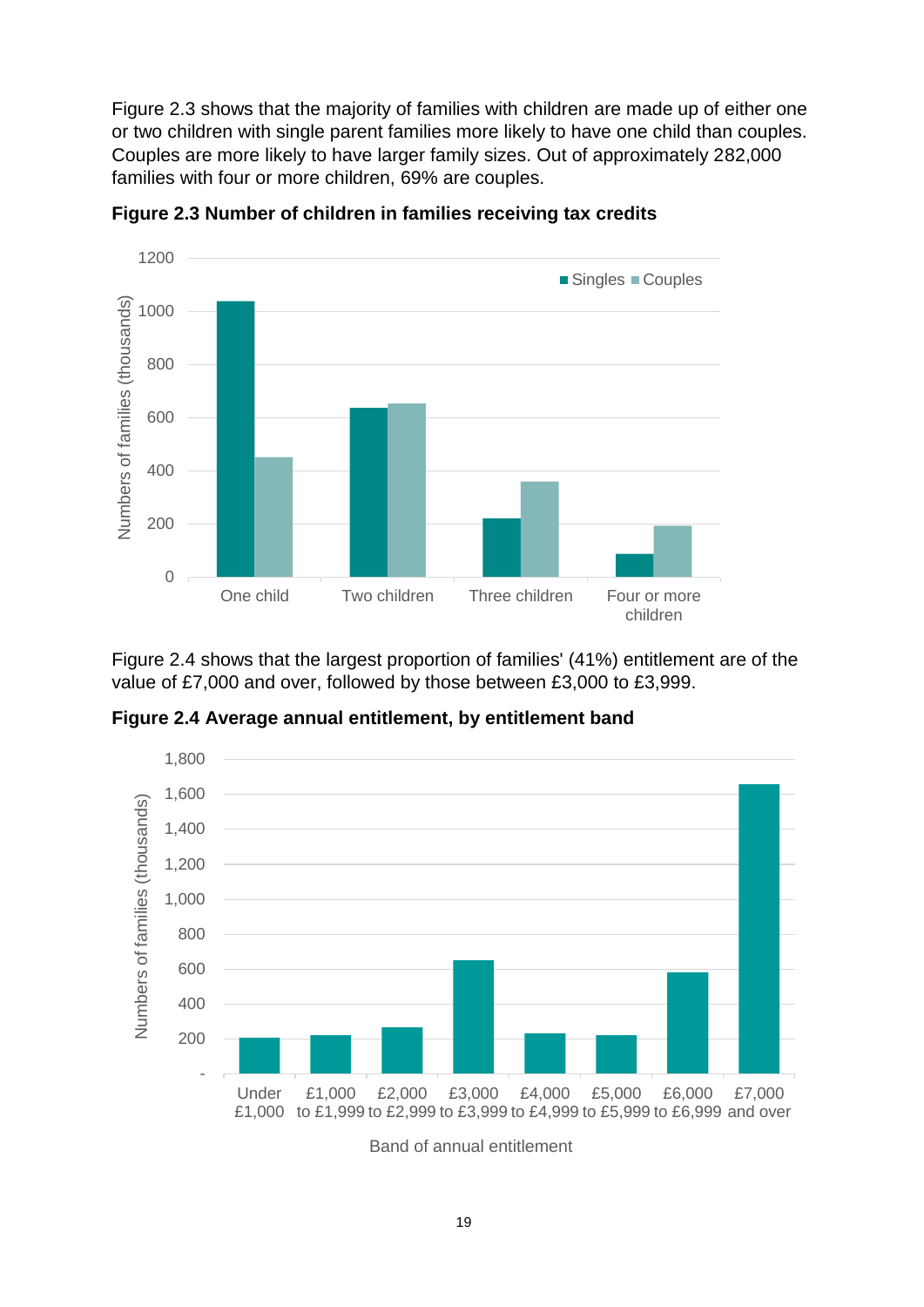#### <span id="page-22-0"></span>**Section 3: Detailed figures**

Section 3 focuses on detailed breakdowns of the tax credits population. It reports the numbers of families entitled to specific elements within tax credits and gives more detailed information on levels of income.

Figure 3.1 shows the average weekly support with childcare costs for single parent families, couples and across all families. The costs are broadly split across the cost bands for each of the categories, reflecting the range of different numbers of hours childcare provision is claimed for. The largest category for both lone-parents and couples is £20-£39.99, although the costs for couples are spread much more evenly across the categories. It is also much more likely for lone parents to have childcare costs than couples (22% of eligible population compared to 9%).



**Figure 3.1: Childcare costs (per week)**

Eligible childcare costs allowed (per week)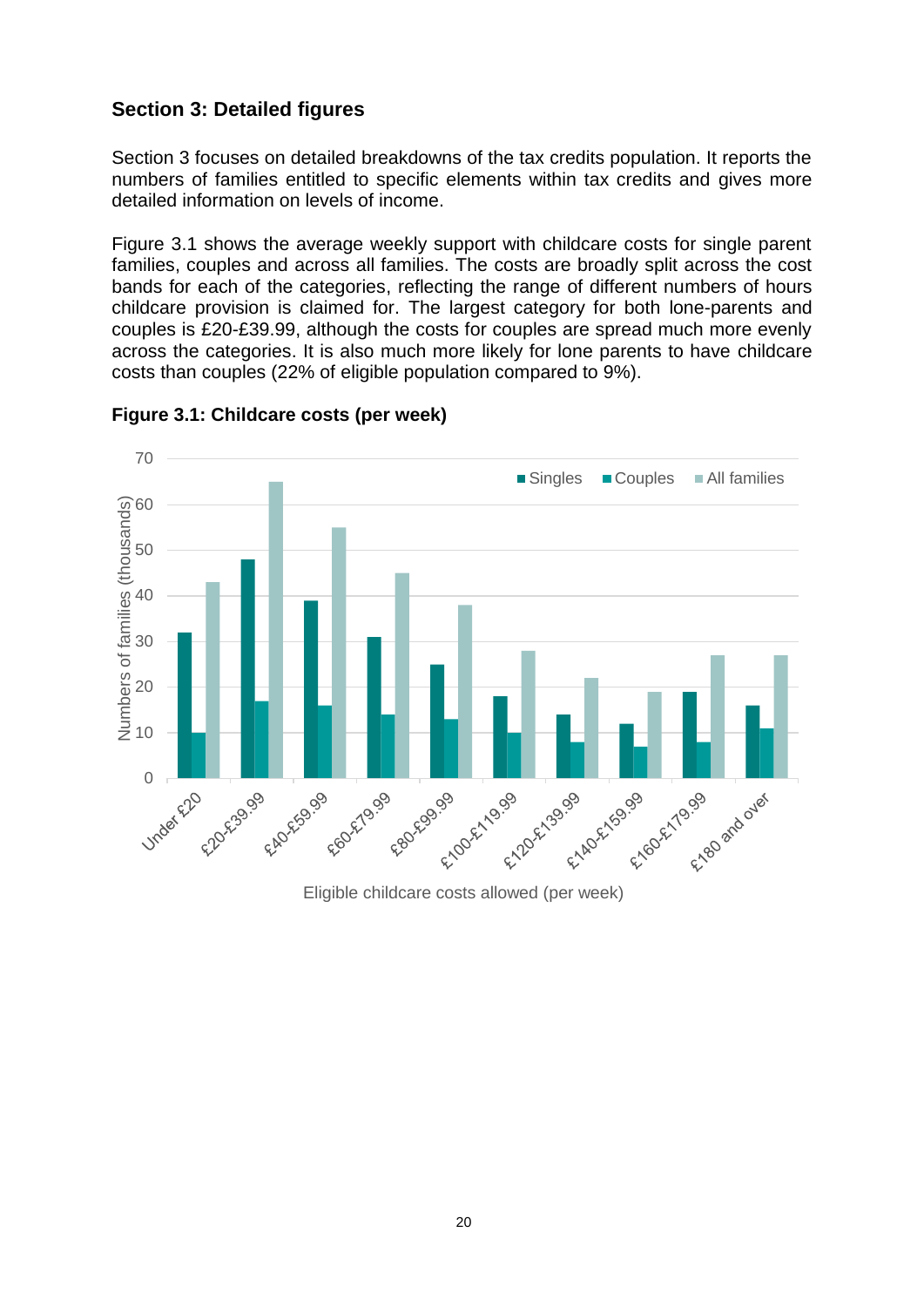Figure 3.2 shows the average number of families benefitting from Tax Credit in each band of income up to £50,000. Broadly speaking, the higher the income used to taper the award, the fewer the numbers of families in receipt - reflecting the targeted approach to financial support inbuilt in the Tax Credits system.



**3.2 Average number of in-work benefiting families in each band of income**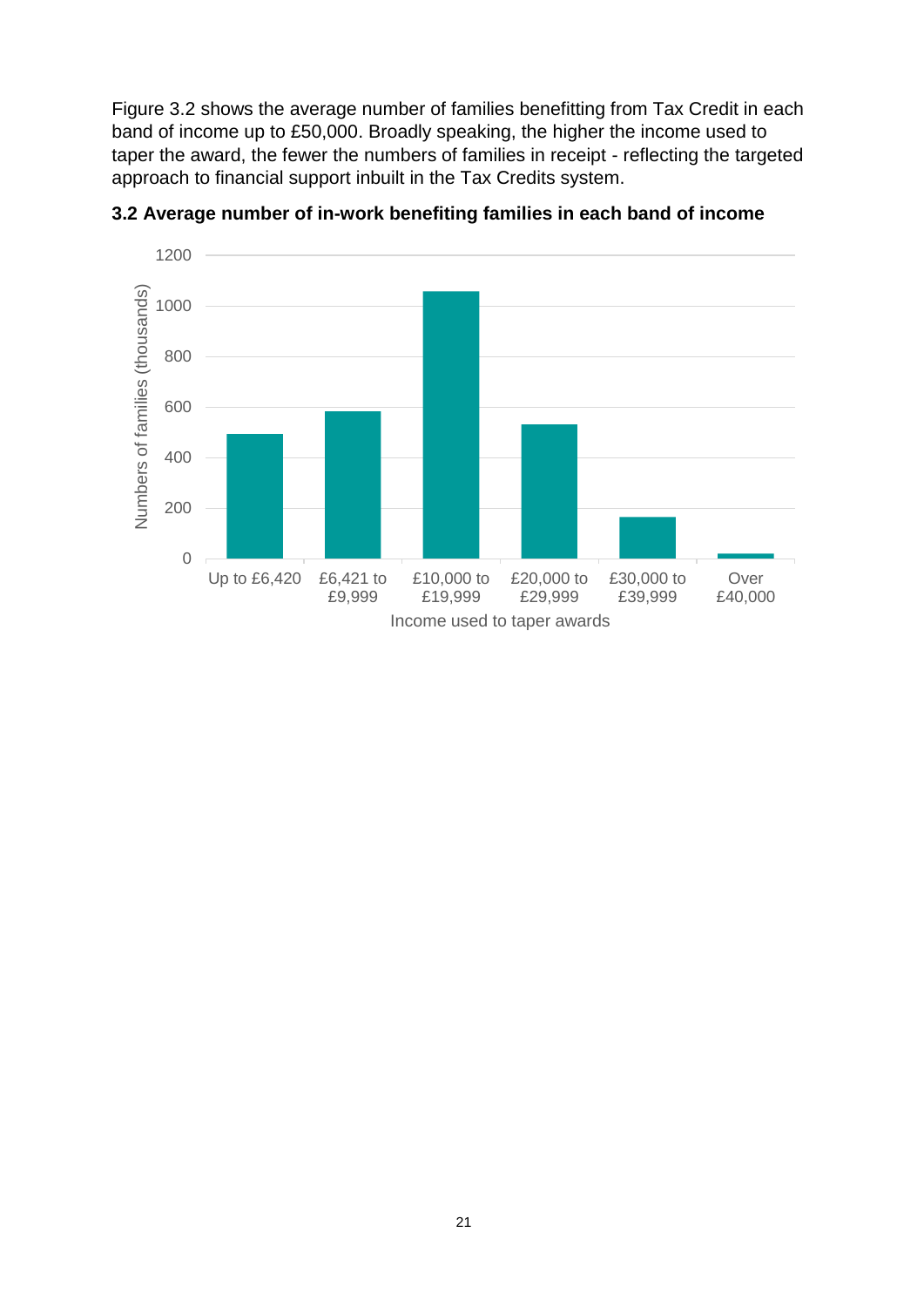## <span id="page-24-0"></span>**Appendix A: Technical Note**

#### **Using finalised awards data**

The figures for 2015-16 in the table are mostly derived from a scan of the tax credits computer system taken in early April 2016. For each award, the scan contained a record for each sub-period of the year for which the family's circumstances (adult partners, hours worked, number of children, childcare costs, disabilities) remained unchanged. For each such sub-period, the scan revealed the various elements for which the family qualified for the period, and the daily monetary value of the childcare element. It also revealed the values of the 2015-16 and 2016-17 incomes for each award.

For each award, and for each sub-period, the daily rate of entitlement was then modelled by summing the various element values to which the family was entitled and tapering the total away using the income data<sup>4</sup>. The modelled daily entitlement was then used to establish where on the plateau - taper profile the family fell for that period. A small number (under 1 per cent) of tax credits awards were not included in the scan.

For each case covered by the scan, and for each sub-period, it was possible to compare the modelled entitlement with that held on the computer system. For all but about 0.1 per cent of cases the discrepancy was at most 2p per day.

The scan did not cover out of work families who received their child support via Income Support or income-based Jobseeker's Allowance (IS-JSA) rather than CTC. A scan of such families at August 2008 was obtained from the Department for Work and Pensions. This contained sufficient information to distinguish single parents from couples. The number and ages of the children were obtained from the Child Benefit records for these families who were still receiving their child support through IS-JSA at August 2016. The level of entitlement at August 2016 was modelled using this information, which however could not include the disabled child or severely disabled child premium. To produce annual averages to be added to the annual CTC averages, the August 2016 aggregates were scaled by a factor needed to produce a separatelyestimated overall average for the year. The annualised August 2016 entitlements were also scaled to agree with the separately known total of expenditure via benefits for these families.

#### **Interpreting annual entitlement**

1

The calculation of the annual entitlement for an award also yields a value of the entitlement for each day of the year. This can vary within the year as the family's circumstances vary. In addition, awards can end during the year (for example, as couples separate, or as families cease to satisfy the qualifying conditions listed above), and other awards start during the year. The tables show annual average numbers of benefiting families with particular characteristics that is, the average taken over all days in the year.

<sup>4</sup> In accordance with the tax credits system, the income used to taper the award was the 2016-17 income, if that was lower than £5000 above the 2015-16 income then 2016-17 income will be lowered by £5,000; if the 2016-17 income was less than the 2015-16 income by more than £2,500 then the 2015-16 will be enhanced by £2,500.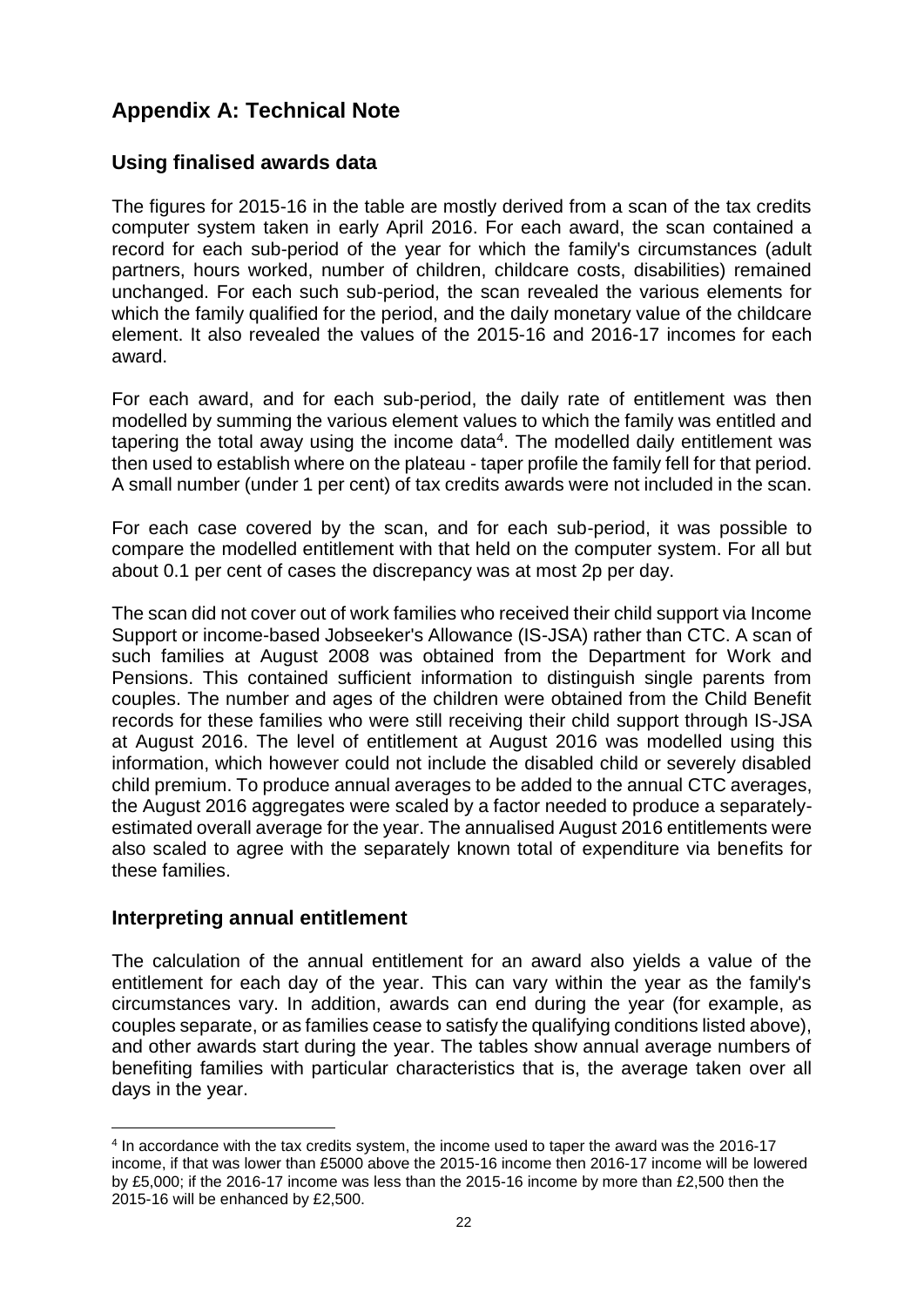Their aggregate annual entitlement (in £ million) is the sum, taken over all days in the year, of the daily entitlements of families with these characteristics on the day. Their average annualised entitlement (in £) is 365 times the average, taken over all days in the year, of the aggregate daily entitlement of these families.

#### **Current entitlement**

There is a single claim form covering both Child and Working Tax Credits, and entitlement is calculated jointly. Awards run to the end of the tax year, and are based on the element values, thresholds, etc shown at Appendix B.

An annual award is calculated by summing the various elements to which the family is entitled. Unless the family is receiving Income Support, income-based Jobseeker's Allowance or Pension Credit, this sum is reduced if the family's annual income (see below) exceeds the relevant first income threshold. The reduction is 41 per cent of the excess over the threshold.

#### **Civil Partnerships**

Couples in civil partnerships can claim tax credits as couples. Such couples are included as normal in the tables showing families according to the gender of the main earner, or of the recipient of CTC.

#### **Revisions Policy**

Our policy, for all tax credit statistics, is that once the publication has been published, there will be no revisions of the data. In exceptional circumstances where further work identifies errors in the publication then a revision will be made, with an accompanying explanation on the HMRC website.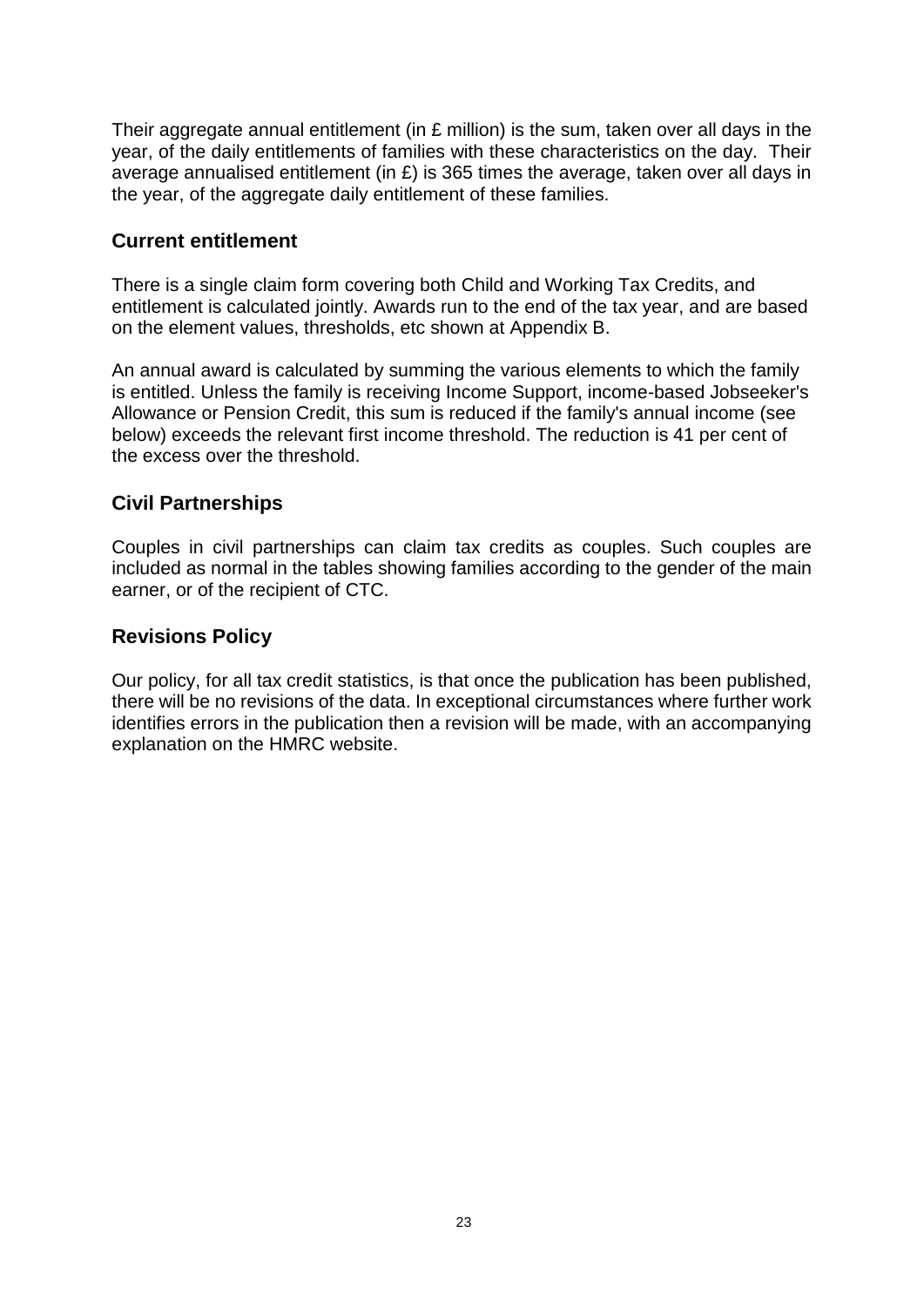#### **Appendix B: Annual entitlement (£) by tax credit elements and thresholds:**

|                                             | 2007-08 | 2008-09 | 2009-10 | 2010-11 | 2011-12 | 2012-13 | 2013-14 | 2014-15 | 2015-16 | 2016-17 |
|---------------------------------------------|---------|---------|---------|---------|---------|---------|---------|---------|---------|---------|
| <b>Child Tax Credit</b>                     |         |         |         |         |         |         |         |         |         |         |
| Family element                              | 545     | 545     | 545     | 545     | 545     | 545     | 545     | 545     | 545     | 545     |
| Family element, baby addition               | 545     | 545     | 545     | 545     |         |         |         |         |         |         |
| Child elementii                             | 1,845   | 2,085   | 2,235   | 2,300   | 2,555   | 2,690   | 2,720   | 2,750   | 2,780   | 2,780   |
| Disabled child additional elementiii        | 2,440   | 2,540   | 2,670   | 2,715   | 2,800   | 2,950   | 3,015   | 3,100   | 3,140   | 3,140   |
| Severely disabled child elementiv           | 980     | 1,020   | 1,075   | 1,095   | 1,130   | 1,190   | 1,220   | 1,255   | 1,275   | 1,275   |
| <b>Working Tax Credit</b>                   |         |         |         |         |         |         |         |         |         |         |
| <b>Basic element</b>                        | 1,730   | 1,800   | 1,890   | 1,920   | 1,920   | 1,920   | 1,920   | 1,940   | 1,960   | 1,960   |
| Couples and lone parent element             | 1,700   | 1,770   | 1,860   | 1,890   | 1,950   | 1,950   | 1,970   | 1,990   | 2,010   | 2,010   |
| 30 hour element                             | 705     | 735     | 775     | 790     | 790     | 790     | 790     | 800     | 810     | 810     |
| Disabled worker element                     | 2,310   | 2,405   | 2,530   | 2,570   | 2,650   | 2,790   | 2,855   | 2,935   | 2,970   | 2,970   |
| Severely disabled adult element             | 980     | 1,020   | 1,075   | 1,095   | 1,130   | 1,190   | 1,220   | 1,255   | 1,275   | 1,275   |
| 50+ return to work payment <sup>v</sup>     |         |         |         |         |         |         |         |         |         |         |
| 16 but less than 30 hours per week          | 1,185   | 1,235   | 1,300   | 1,320   | 1,365   |         |         |         |         |         |
| at least 30 hours per week                  | 1,770   | 1,840   | 1,935   | 1,965   | 2,030   |         |         |         |         |         |
| Childcare element                           |         |         |         |         |         |         |         |         |         |         |
| Maximum eligible costs allowed (£ per week) |         |         |         |         |         |         |         |         |         |         |
| Eligible costs incurred for 1 child         | 175     | 175     | 175     | 175     | 175     | 175     | 175     | 175     | 175     | 175     |
| Eligible costs incurred for 2+ children     | 300     | 300     | 300     | 300     | 300     | 300     | 300     | 300     | 300     | 300     |
| Percentage of eligible costs covered        | 80%     | 80%     | 80%     | 80%     | 70%     | 70%     | 70%     | 70%     | 70%     | 70%     |
| <b>Common features</b>                      |         |         |         |         |         |         |         |         |         |         |
| First income threshold <sup>vi</sup>        | 5,220   | 6,420   | 6,420   | 6,420   | 6,420   | 6,420   | 6,420   | 6,420   | 6,420   | 6,420   |
| First withdrawal rate                       | 37%     | 39%     | 39%     | 39%     | 41%     | 41%     | 41%     | 41%     | 41%     | 41%     |
| Second income threshold <sup>vii</sup>      | 50,000  | 50,000  | 50,000  | 50,000  | 40,000  |         |         |         |         |         |
| Second withdrawal rate                      | 1 in 15 | 1 in 15 | 1 in 15 | 1 in 15 | 41%     |         |         |         |         |         |
| First income threshold for those            |         |         |         |         |         |         |         |         |         |         |
| entitled to Child Tax Credit onlyviii       | 14,495  | 15,575  | 16,040  | 16,190  | 15,860  | 15,860  | 15,910  | 16,010  | 16,105  | 16,105  |
| Income increase disregardix                 | 25,000  | 25,000  | 25,000  | 25,000  | 10,000  | 10,000  | 5,000   | 5,000   | 5,000   | 2,500   |
| Income fall disregardix                     |         |         |         |         |         | 2,500   | 2,500   | 2,500   | 2,500   | 2,500   |
| Minimum award payable                       | 26      | 26      | 26      | 26      | 26      | 26      | 26      | 26      | 26      | 26      |

<sup>i</sup> Payable to families for any period during which they have one or more children aged under 1. Abolished 6 April 2011.

<span id="page-26-0"></span> $\overline{a}$ 

ii Payable for each child up to 31 August after their 16th birthday, and for each young person for any period in which they are aged under 20 (under 19 to 2005-06) and in full-time non-advanced education, or under 19 and in their first 20 weeks of registration with the Careers service or Connexions.

iii Payable in addition to the child element for each disabled child.

iv Payable in addition to the disabled child element for each severely disabled child.

v Payable for any period during which normal hours worked (for a couple, summed over the two partners) is at least 30 per week.